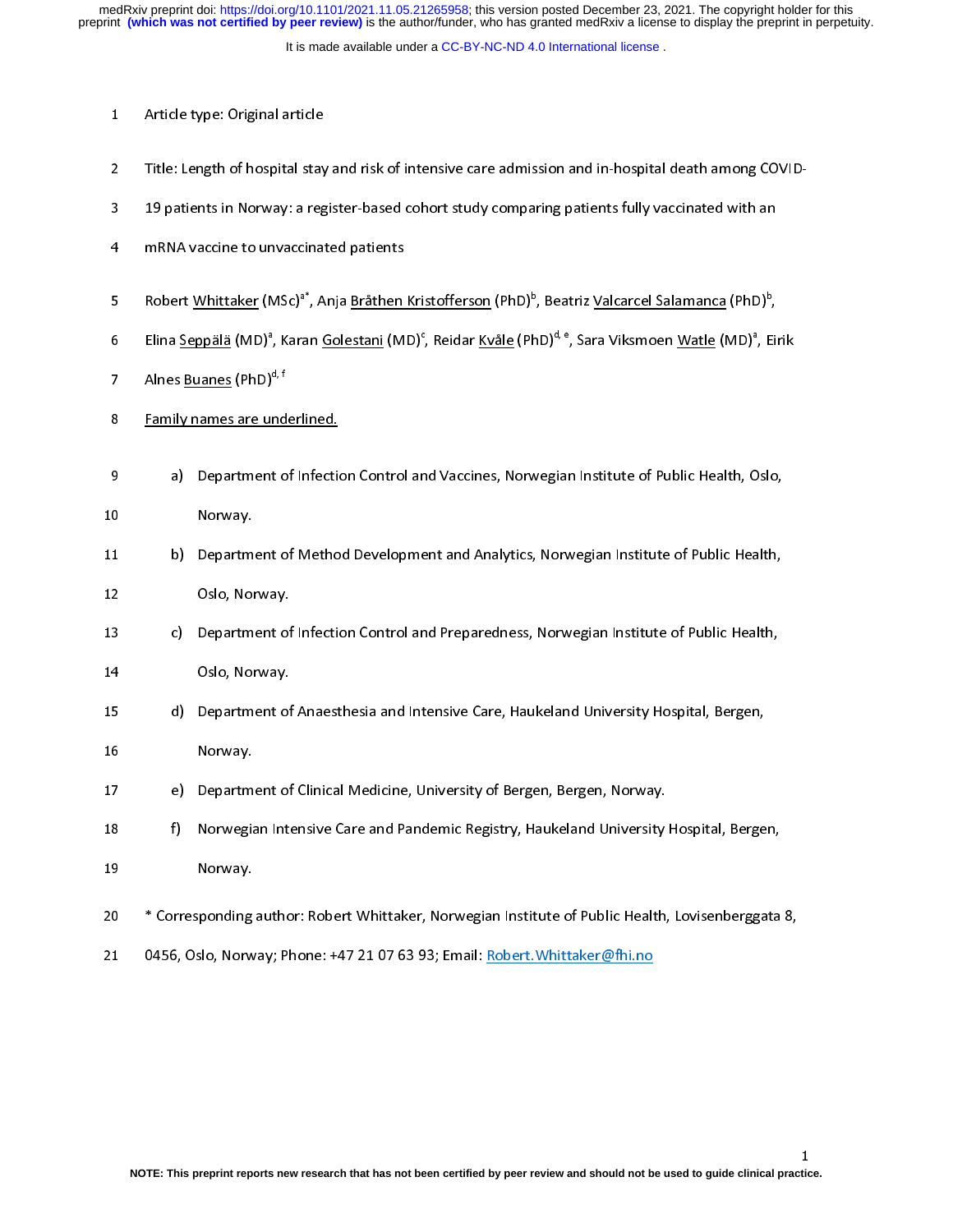preprint **(which was not certified by peer review)** is the author/funder, who has granted medRxiv a license to display the preprint in perpetuity. medRxiv preprint doi: [https://doi.org/10.1101/2021.11.05.21265958;](https://doi.org/10.1101/2021.11.05.21265958) this version posted December 23, 2021. The copyright holder for this

It is made available under a [CC-BY-NC-ND 4.0 International license](http://creativecommons.org/licenses/by-nc-nd/4.0/) .

# 22 Abstract

# 23 Objectives

- $24$
- 
- 25 proportion of COVID-19 related hospitalisations are occurring among vaccinated patients. We<br>26 estimated the length of stay (LoS) in hospital and an intensive care unit (ICU), and risk of admission<br>27 ICU and in-hospita 26 estimated the length of stay (LoS) in hospital and an intensive care unit (ICU), and risk of admistion of COVID-19 relations are out (ICU), and risk of admistions are out (ICU) and in-hospital death among COVID-19 patie
- 27 Estimated the length of stay, (Los) in hospital and and minimization care unit (ICU), and risk of admission to<br>28 ESS in the length of a mRNA vaccine, compared to unvaccinated patients.
- 28 ICU and interpret death among COVID-19 patients 219 years who had been takey contained with an<br>28 IMRNA vaccine, compared to unvaccinated patients.<br>29 **Methods**

- 29 mana vacans) suppleme to unvacancine patients.<br>29 **Methods**<br>30 Using national registry data, we conducted a cohort 29 **Methods**<br>30 Using nationa<br>31 hospitalised in
- 30 Using national registry data, we conducted a cohort study on SARS-CoV-2 positive patients<br>31 hospitalised in Norway between 1 February and 30 November 2021, with COVID-19 as the main<br>32 cause of hospitalisation. We ran
- 32 cause of hospitalisation. We ran Cox proportional hazards models to analyse differences in our<br>33 outcomes. Explanatory variables included vaccination status, age, sex, county of residence, regio<br>34 health authority, da
- 33 outcomes. Explanatory variables included vaccination status, age, sex, county of residence, regi<br>34 health authority, date of admission, country of birth, virus variant and underlying risk factors.
- 34 health authority, date of admission, country of birth, virus variant and underlying risk factors.<br>35 **Results**

### **Results**

- 36 We included 3,203 patients, of whom 716 (22%) were fully vaccinated (at least two doses or one
- 
- 
- 37 dose and previous SARS-CoV-2 infection). Fully vaccinated patients had a shorter overall LoS in<br>38 hospital (aHR for discharge: 1.61, 95%CI: 1.24–2.08), shorter LoS without ICU (aHR: 1.27, 95%CI:<br>39 1.07–1.52), and lowe 37 dose and previous SARS-CoV-2 infection). Fully vaccinated patients had a shorter overall LoS in<br>38 hospital (aHR for discharge: 1.61, 95%CI: 1.24–2.08), shorter LoS without ICU (aHR: 1.27, 95%CI:<br>39 1.07–1.52), and lowe 39 hospital (attrict at the get discrept and the lospital street and the third at the (aHR for discreption 1.07–1.52), and lower risk of ICU admission (aHR: 0.50, 95%CI: 0.37–0.69) compared to unvaccin<br>39 patients. We obse
- 39 1.08 1.02), and lower ranger readmission (at the US) computer of the promptute and anti-the admission (a) patients.<br>40 patients. We observed no difference in the LoS in ICU, nor risk of in-hospital death between fully<br>4
- 41 vaccinated and unvaccinated patients.<br>41 vaccinated and unvaccinated patients. 41 vaccinated and unvaccinated patients.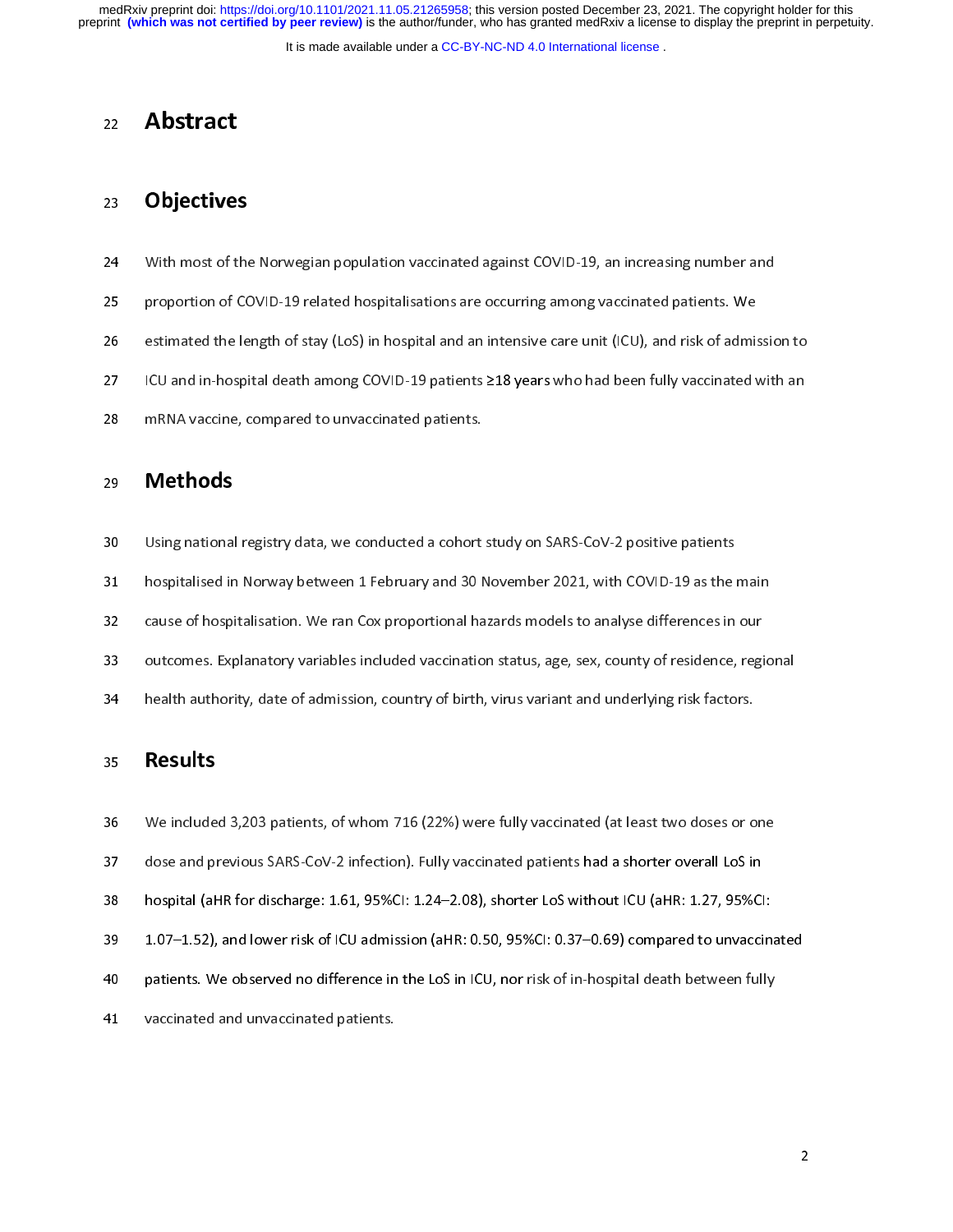It is made available under a CC-BY-NC-ND 4.0 International license.

- 42 **Conclusions**<br>43 Fully vaccinated pa<br>44 ICU admission tha
- Fully vaccinated patients hospitalised with COVID-19 in Norway have a shorter LoS and lower risk of<br>ICU admission than unvaccinated patients. These findings can support patient management and<br>ongoing capacity planning in h
- 14 ICU admission than unvaccinated patients. The support patients in the original management and<br>145 Iongoing capacity planning in hospitals.
- 46
- 47 Keywords: Norway; SARS-CoV-2; hospitalisation; length of stay; intensive care; mRNA vaccine;<br>48 breakthrough infection
- 48 Beakthrough infection<br>48 Beakthrough infection 48 breakthrough infection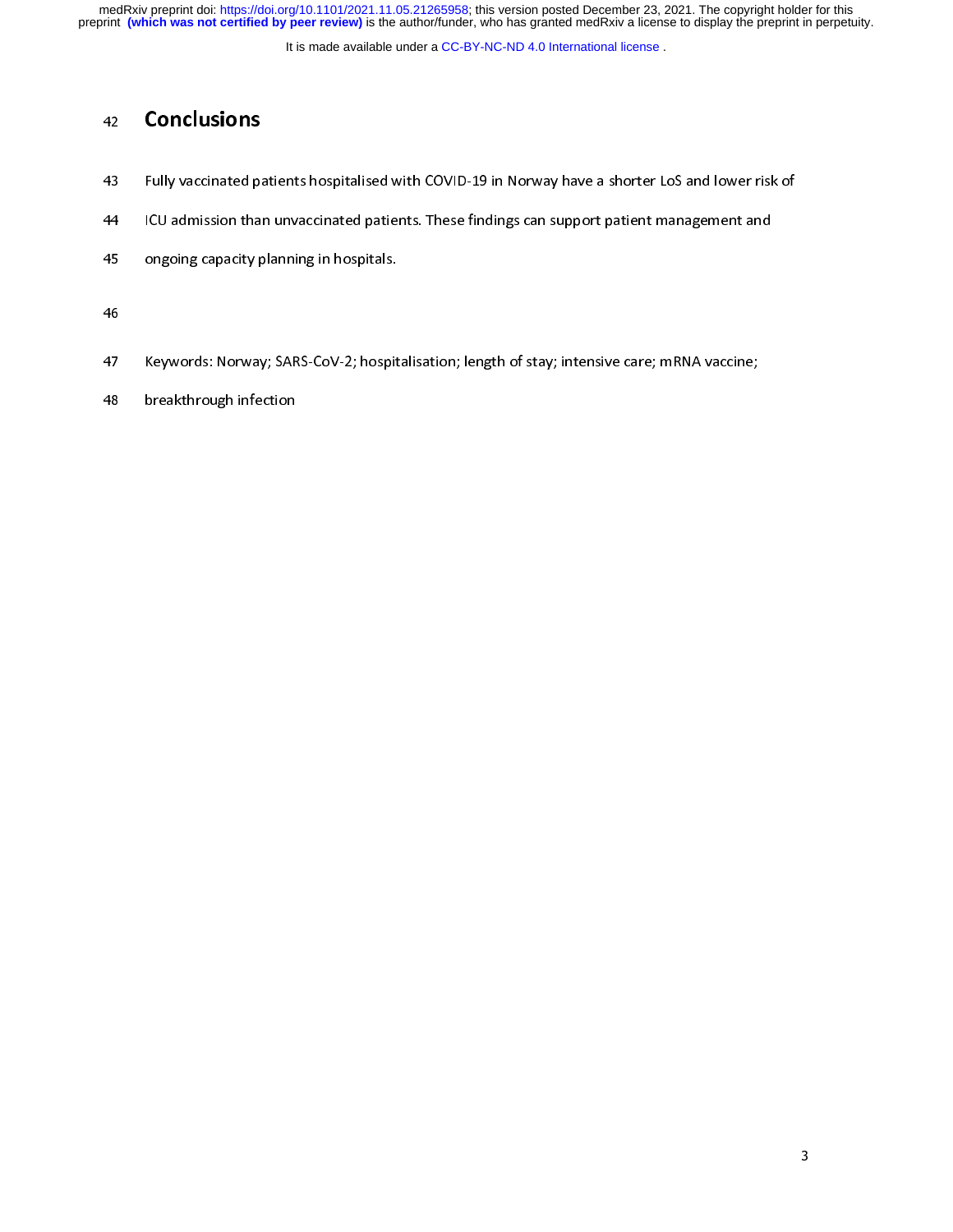It is made available under a [CC-BY-NC-ND 4.0 International license](http://creativecommons.org/licenses/by-nc-nd/4.0/) .

# 49 Introduction

| 50 | COVID-19 vaccination programmes have drastically reduced the burden of COVID-19 related                   |
|----|-----------------------------------------------------------------------------------------------------------|
| 51 | hospitalisations and deaths (1-5). However, the risk of breakthrough cases of severe COVID-19 after       |
| 52 | vaccination remains, particularly among groups at higher risk of severe disease (6, 7).                   |
| 53 | Norway (population 5.4 million) started COVID-19 vaccination in December 2020, initially focusing on      |
| 54 | individuals ≥65 years, health care workers and individuals at increased risk of severe COVID-19 (8).      |
| 55 | The mRNA vaccines Comirnaty® (BioNTech-Pfizer, Mainz, Germany/New York, United States) and                |
| 56 | Spikevax® (mRNA-1273, Moderna, Cambridge, United States) are the two predominant vaccines                 |
| 57 | administered (9). National second dose coverage among ≥18-year-olds reached 87% by 30 November            |
| 58 | 2021. Persons with specific immunosuppressive conditions were offered a third dose as part of the         |
| 59 | primary series from September (10). Booster doses have been offered to persons ≥65 years and care         |
| 60 | home residents since October, and health care workers since November 2021 (11).                           |
| 61 | With high national vaccination coverage, an increasing number and proportion of COVID-19 related          |
| 62 | hospitalisations are occurring among vaccinated patients, characterised by advanced age and               |
| 63 | underlying comorbidities that increase the risk of severe COVID-19 (8, 12). It is therefore essential to  |
| 64 | understand how vaccination may affect clinical endpoints among patients who are hospitalised for          |
| 65 | COVID-19 to support patient management and capacity planning in hospitals. Published data on this         |
| 66 | are currently limited (13, 14).                                                                           |
| 67 | We linked individual-level data from national registries to estimate the length of stay (LoS) in hospital |
| 68 | (with and without intensive care unit (ICU) stay) and ICU, and risk of ICU admission and in-hospital      |
| 69 | death among COVID-19 patients ≥18 years in Norway who had been fully vaccinated with an mRNA              |
| 70 | vaccine, compared to unvaccinated patients.                                                               |
| 71 | <b>Methods</b>                                                                                            |

# 21 Methods<br>21 Methods 71 Methods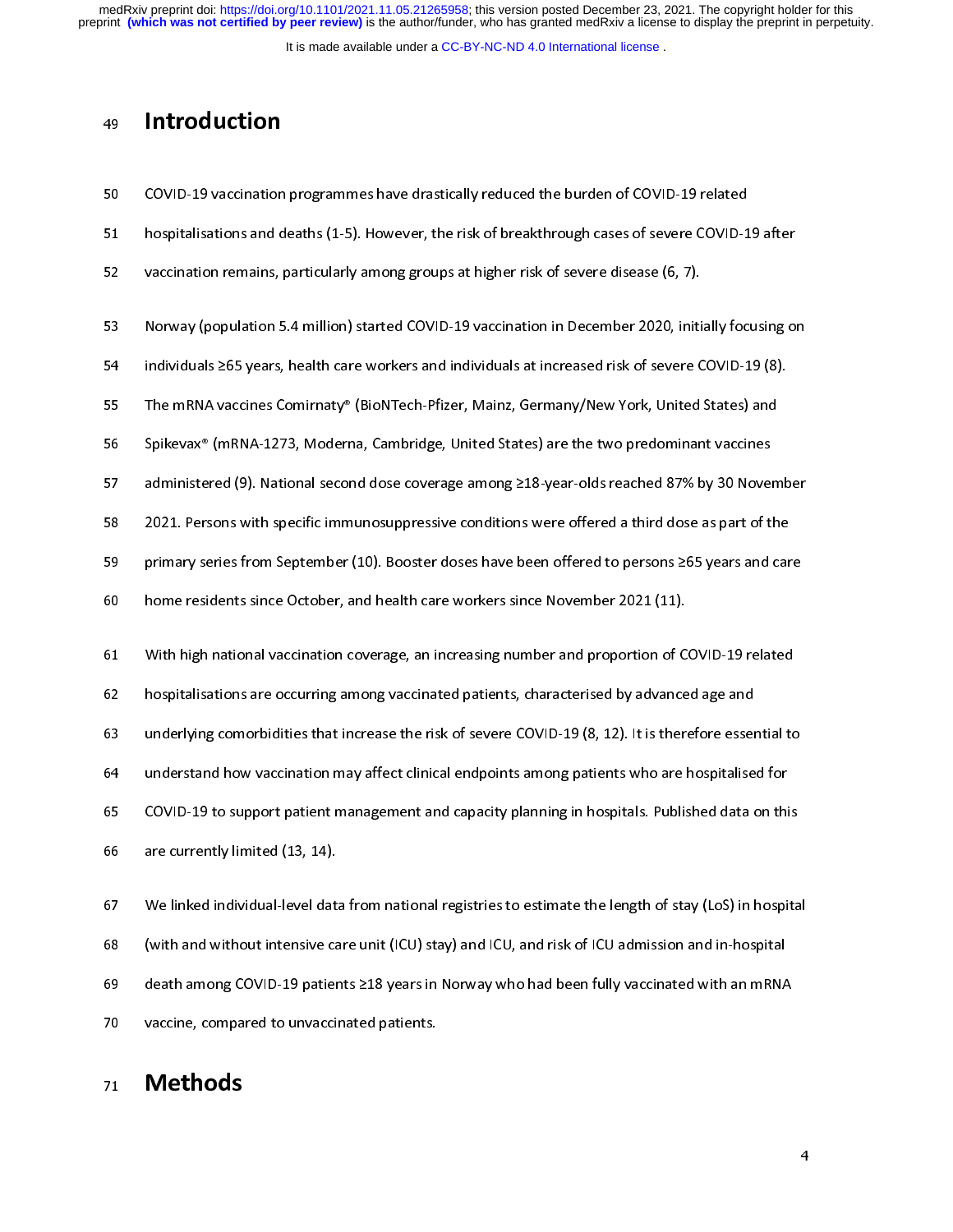preprint **(which was not certified by peer review)** is the author/funder, who has granted medRxiv a license to display the preprint in perpetuity. medRxiv preprint doi: [https://doi.org/10.1101/2021.11.05.21265958;](https://doi.org/10.1101/2021.11.05.21265958) this version posted December 23, 2021. The copyright holder for this

It is made available under a [CC-BY-NC-ND 4.0 International license](http://creativecommons.org/licenses/by-nc-nd/4.0/) .

### 72 Patient cohort

- 73
- 74 November 2021 after a positive SARS-CoV-2 test and who had a national identity number reg<br>75 We included patients hospitalised ≤2 days before and ≤28 days following a positive SARS-CoV<br>76 Where COVID-19 was the reporte
- 
- 
- 24 More included patients hospitalised ≤2 days before and ≤28 days following a positive SARS-CoV-2 test,<br>76 We included patients hospitalised ≤2 days before and ≤28 days following a positive SARS-CoV-2 test,<br>77 Unknown ma 75 We included patients hospitalised ≤2 days before and ≤28 days following a positive SARS-CoV-2 te<br>76 where COVID-19 was the reported main cause of hospitalisation. Cases hospitalised with other or<br>77 unknown main cause 77 unknown main cause were excluded. We did not restrict admissions by LoS. The Alpha variant was<br>78 the predominant circulating variant at the start of the study period, before being superseded by<br>79 Delta in early July (
- The predominant circulating variant at the start of the study period, before being superseded by<br>Delta in early July (15).  $\frac{1}{2}$  before a representation circulating variant at the start of the start, period, before being superseded by Data sources
- 

- $\begin{array}{lll} \text{PGL}(M,2m) & \text{PGL}(M,2m) \ \text{R30} & \text{Data} & \text{SOLUTION} \ \text{R41} & \text{We obtained data from} \end{array}$ 80 **Data sources**<br>81 We obtained data fi<br>82 This registry contain
- 
- 82 This registry contains individual-level data on all laboratory-confirmed COVID-19 cases, COVID-19<br>83 Pelated hospitalisations and ICU admissions, and COVID-19 vaccinations among Norwegian residents.<br>84 Purther details o 1282 This registry contains in the laboratory contained containing to the set of the set of the set of the set<br>83 The related hospitalisations and ICU admissions, and COVID-19 vaccinations among Norwegian resider<br>84 Turthe
- 
- Further details on the data sources and national COVID-19 vaccination coverage over time by age<br>83 group and number of doses, are presented in supplementary materials A, part 1. We extracted data<br>86 from the preparedness r 85 group and number of doses, are presented in supplementary materials A, part 1. We extracted dar<br>86 from the preparedness registry on 14 December 2021, ensuring a minimum of 13 days follow-up<br>87 since last date of hospit
- 86 from the preparedness registry on 14 December 2021, ensuring a minimum of 13 days follow-up<br>87 since last date of hospitalisation.
- 

# 87 since last date of hospitalisation.<br>88 **Definition of COVID-19 vaccination status** 17 Since the Last data production.<br>88 **Definition of COVID-19**<br>89 Vaccination status was defined or 88 Definition of COVID-19 vaccination status

- 
- 
- 89 Maximum status was defined on the date of positive test of positive test for a COVID-19 vaccine.<br>
89 September 199 Maximum on the date of positive test ≥7 days after second dose with at least<br>
89 September 199 Maximum
- 92 interval between doses depending on vaccine type (17), or ≥7 days after first dose if<br>93 previously diagnosed with a SARS-CoV-2 infection ≥21 days before vaccination.
- 91 2. Fully vaccinated: Positive test 27 days after second dose<br>92 interval between doses depending on vaccine type (17),<br>93 previously diagnosed with a SARS-CoV-2 infection 221 da 92 191 1. Fully vacantizate Protocology and protocology and absolute test and at least the absolute minimum<br>93 previously diagnosed with a SARS-CoV-2 infection ≥21 days before vaccination. 93 previously diagnosed with a SARS-CoV-2 infection ≥21 days before vacanties.<br>221 days before vacanties vacanties vacanties vacanties vacanties vacanties vacanties vacanties vacanties vac<br>221 days before vacanties vacant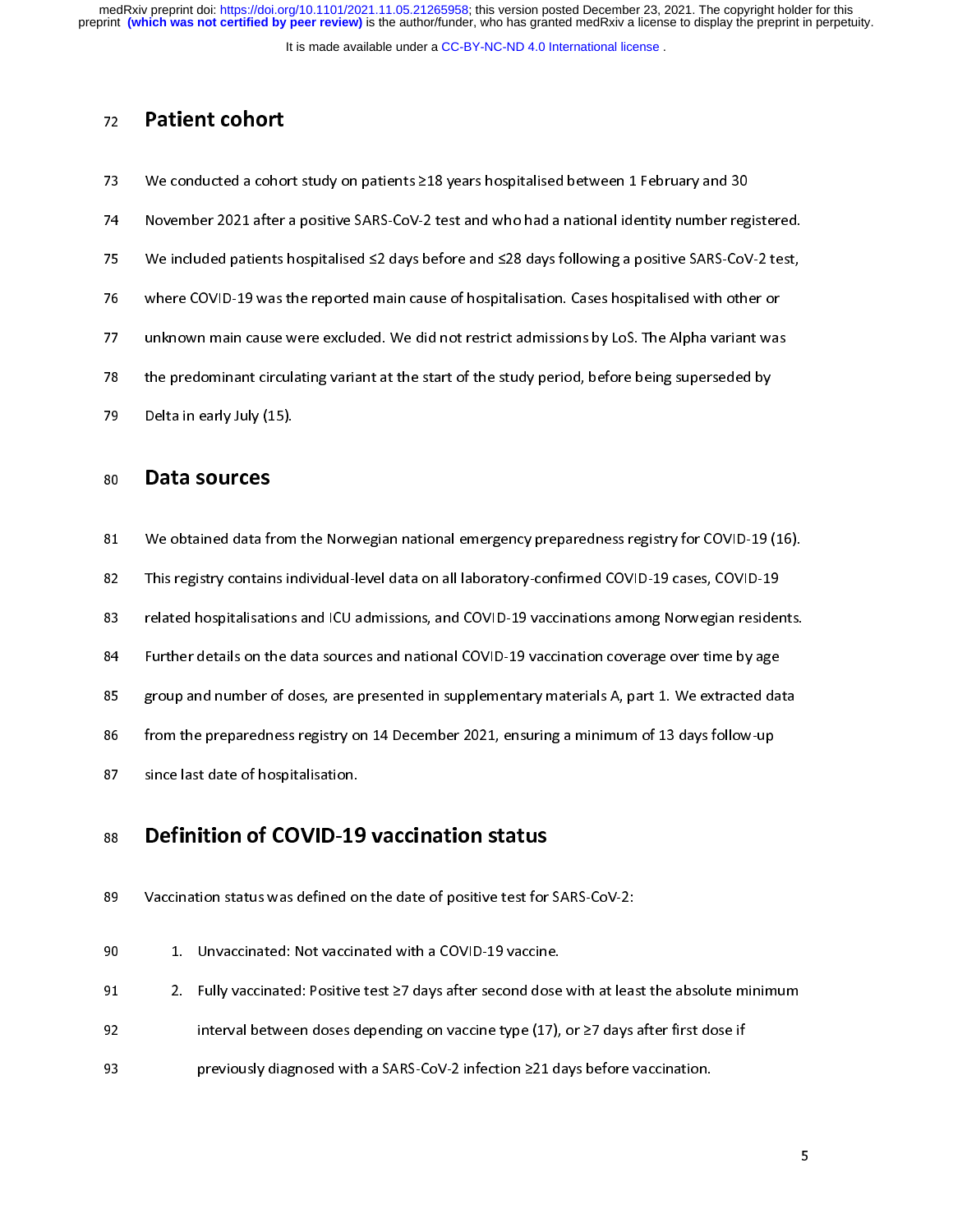- 94 We excluded patients vaccinated with only one dose, those who had received a second dose <7 days<br>95 before date of positive test, and patients vaccinated with a non-mRNA vaccine only. We also<br>96 excluded unvaccinated pa
- 
- excluded unvaccinated patients with reported reinfections of SARS-CoV-2.<br>97 **Outcome measures**

- 97 Cutcome measures<br>97 Outcome measures<br>98 Our outcomes were discharge from hospital (with and without ICU admissi
- 97 **Cuttome measures**<br>98 Our outcomes were discharge<br>99 discharge from ICU and in-ho-98 Our outcomes were discharge from hospital (with and without ICU admission), admission to ICU,<br>99 discharge from ICU and in-hospital death. We calculated LoS as the time between first admission and<br>100 last discharge. Fo
- 999 100 last discharge. For patients with more than one registered hospital stay, we included time between<br>101 stays, if the time between two consecutive stays was <24 hours. For LoS in ICU, we included time<br>102 between co
- 
- 
- 101 stays, if the time between two consecutive stays was <24 hours. For LoS in ICU, we included time<br>102 between consecutive stays if <12 hours. Separate stays were registered if a patient was discharged<br>103 and readmitted 102 between consecutive stays if <12 hours. Separate stays were registered if a patient was discharged<br>103 and readmitted, or if a patient was transferred between wards or hospitals. Patients with unknown<br>104 date of disch
- 103 and readmitted, or if a patient was transferred between wards or hospitals. Patients with unknown<br>104 date of discharge from their last stay were considered to still be hospitalised. In-hospital death was<br>105 registere 104 date of discharge from their last stay were considered to still be hospitalised. In-hospital death was<br>105 registered at discharge.<br>106 **Data analysis** 105 registered at discharge.<br>106 **Data analysis**
- 

106 **Data analysis**<br>106 **Data analysis**<br>107 Explanatory variables us 106 **Data analysis**<br>107 Explanatory variable<br>108 county of residence, 107 Explanatory variables used to analyse differences in our outcomes were vaccination status, age, sex,<br>
108 county of residence, regional health authority, date of admission, country of birth, virus variant and<br>
109 unde

109 county of residence, regional health authority, and of admission, country of antiny in the candidates<br>110 country of a country of a country of birth and the country of birth and the state of birth and the variant<br>111 K 110 Underlying risk factors (Table 1).<br>110 Underlying were first explored un<br>111 Kaplan Meier curves, with right c<br>112 ratios together with medians and 111 Kaplan Meier curves, with right censoring of patients still admitted to hospital. Crude log hazard<br>112 ratios together with medians and interquartile ranges (IQR) for LoS were obtained. Explanatory<br>113 variables with a 112 ratios together with medians and interquartile ranges (IQR) for LoS were obtained. Explanatory<br>113 variables with a p value <0.2 were further explored in multivariable models. Forward model selection was performed base 113 ratios together with medicine and interquartie ranges (IQR) for Lee Rede Sciencer Explanatory<br>113 ratios with a p value <0.2 were further explored in multivariable models. Forward model sele<br>114 was performed based on 114 was performed based on Akaike Information Criterion. Vaccination status was maintained in all<br>115 models regardless of significance. Continuous variables (date of admission and age) were tested as<br>116 linear, spline or 115 models regardless of significance. Continuous variables (date of admission and age) were tested<br>116 linear, spline or categorically. The multivariable model was checked for the assumption of 116 linear, spline or categorically. The multivariable model was checked for the assumption of 116 linear, spline or categorically. The multivariable model was checked for the assumption of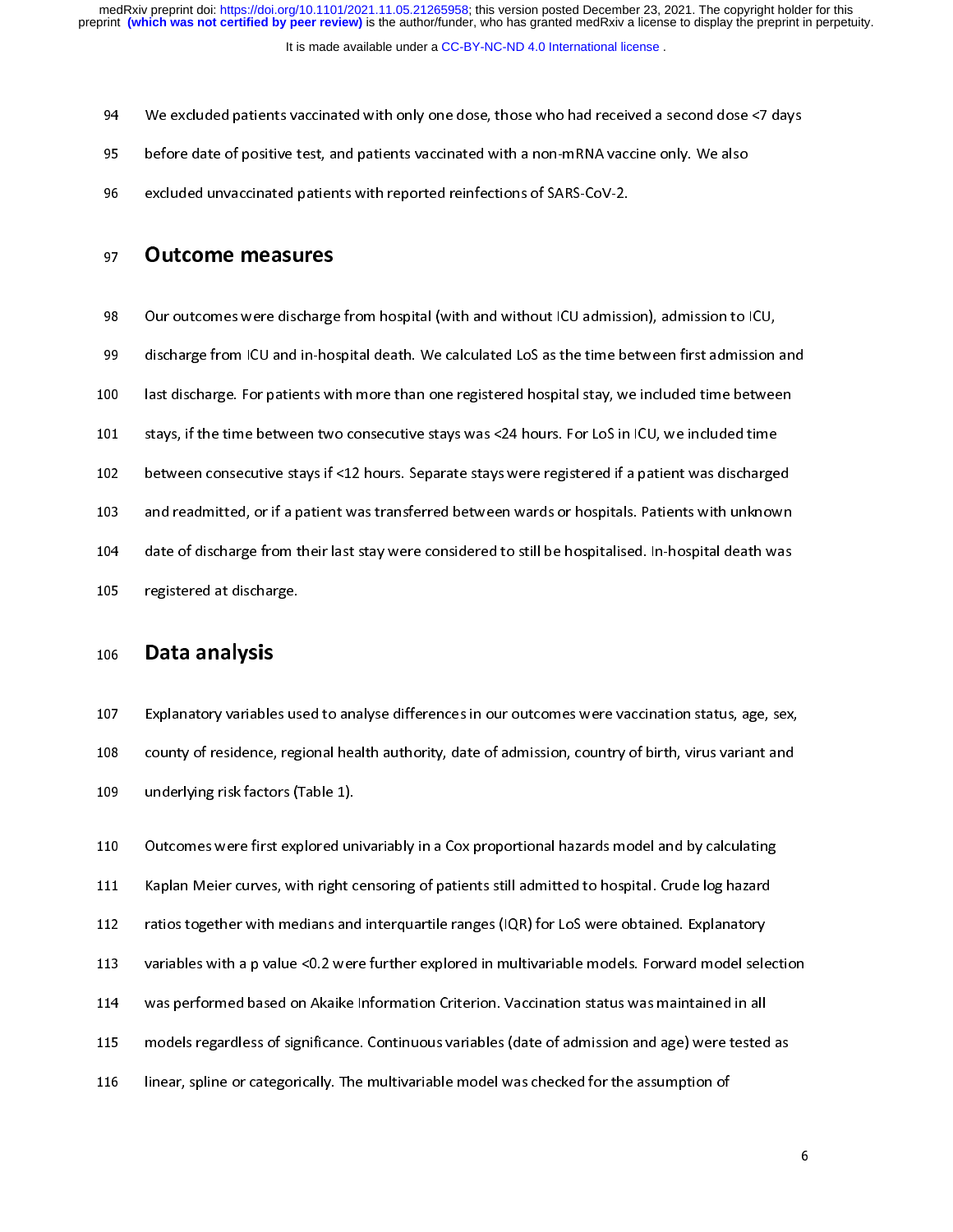117 proportional hazard by checking Schoenfeld residuals, and some explanatory variables were stratified<br>118 to satisfy the assumption. The adjusted log hazard ratios (aHR) obtained in the multivariable models<br>119 were rep

- 
- 
- 
- 119 were reported. We ran models on all patients 218 years, as well as for the following age subgroups:<br>120 18–64 years, 65–79 years and 280 years. Patients vaccinated with three doses were not analysed<br>121 separately due 119 119 were reported. We ran models on all patients 219 years, as were investigated in the following age subgroups<br>121 separately due to small numbers. LoS in ICU was not analysed for the age subgroups due to the sma<br>122 121 separately due to small numbers. LoS in ICU was not analysed for the age subgroups due to the sr<br>122 number of vaccinated patients admitted to ICU in each subgroup (≤50).<br>123 We also conducted sensitivity analyses by
- 
- 122 number of vaccinated patients admitted to ICU in each subgroup (≤50).<br>123 We also conducted sensitivity analyses by changing the definition of our study population, study<br>124 neriod or our outcome definitions to furthe 123 We also conducted sensitivity analyses by changing the definition of our<br>124 period or our outcome definitions to further explore if our main results<br>125 materials A part 2). The statistical analysis was performed in R
- 124 period or our outcome definitions to further explore if our main results were robust (supplement<br>125 materials A, part 2). The statistical analysis was performed in R version 3.6.2.<br>125
- 125 materials A, part 2). The statistical analysis was performed in R version 3.6.2.<br>126 **Ethics**

- 111 materials A, part 2). The statistical analysis was performed in R version 3.<br>126 **Ethics**<br>127 Ethical approval for this study was granted by Regional Committees for Medic 126 **Ethics**<br>127 Ethical ap<br>128 South Eas 127 Ethical approval for this study was granted by Regional Committees for Medical Research Ethics -<br>128 South East Norway, reference number 249509. The need for informed consent was waived.<br>129 **Results**
- 

# 129 Results<br>
249 South East Norway, reference number 249509. The new swarp and sent was warmed consent was waived. Results

130 **Description of cohort**<br>131 During the study period, 3,541 n<br>132 main cause of hospitalisation  $\leq$ 2 132 main cause of hospitalisation  $\leq$ 2 days before and  $\leq$ 28 days after a positive SARS-CoV-2 test. Of these<br>133 3,476 (98%) had a national identity number registered. We excluded 262 patients vaccinated with<br>134 only 133 a 3,476 (98%) had a national identity number registered. We excluded 262 patients vaccinated with<br>134 only one dose or a second dose <7 days before date of positive test, four patients vaccinated with<br>135 non-mRNA vacc 134 only one dose or a second dose <7 days before date of positive test, four patients vaccinated with<br>135 non-mRNA vaccines, one patient with unknown vaccine type and two unvaccinated patients who<br>136 were reported as hav 135 non-mRNA vaccines, one patient with unknown vaccine type and two unvaccinated patients who<br>136 were reported as having been reinfected with SARS-CoV-2. We also dropped four patients who have<br>137 reported stay in ICU ou 136 were reported as having been reinfected with SARS-CoV-2. We also dropped four patients who have reported stay in ICU outside of their hospital stay, due to assumed incomplete reporting on hospit stays. Our study cohort 136 were reported as having been reinfected with SARS-CoV-2. We also dropped four patients who had a<br>137 reported stay in ICU outside of their hospital stay, due to assumed incomplete reporting on hospital<br>138 stays. Our s 138 stays. Our study cohort included the remaining 3,203 patients. 138 stays. Our study cohort included the remaining 3,203 patients.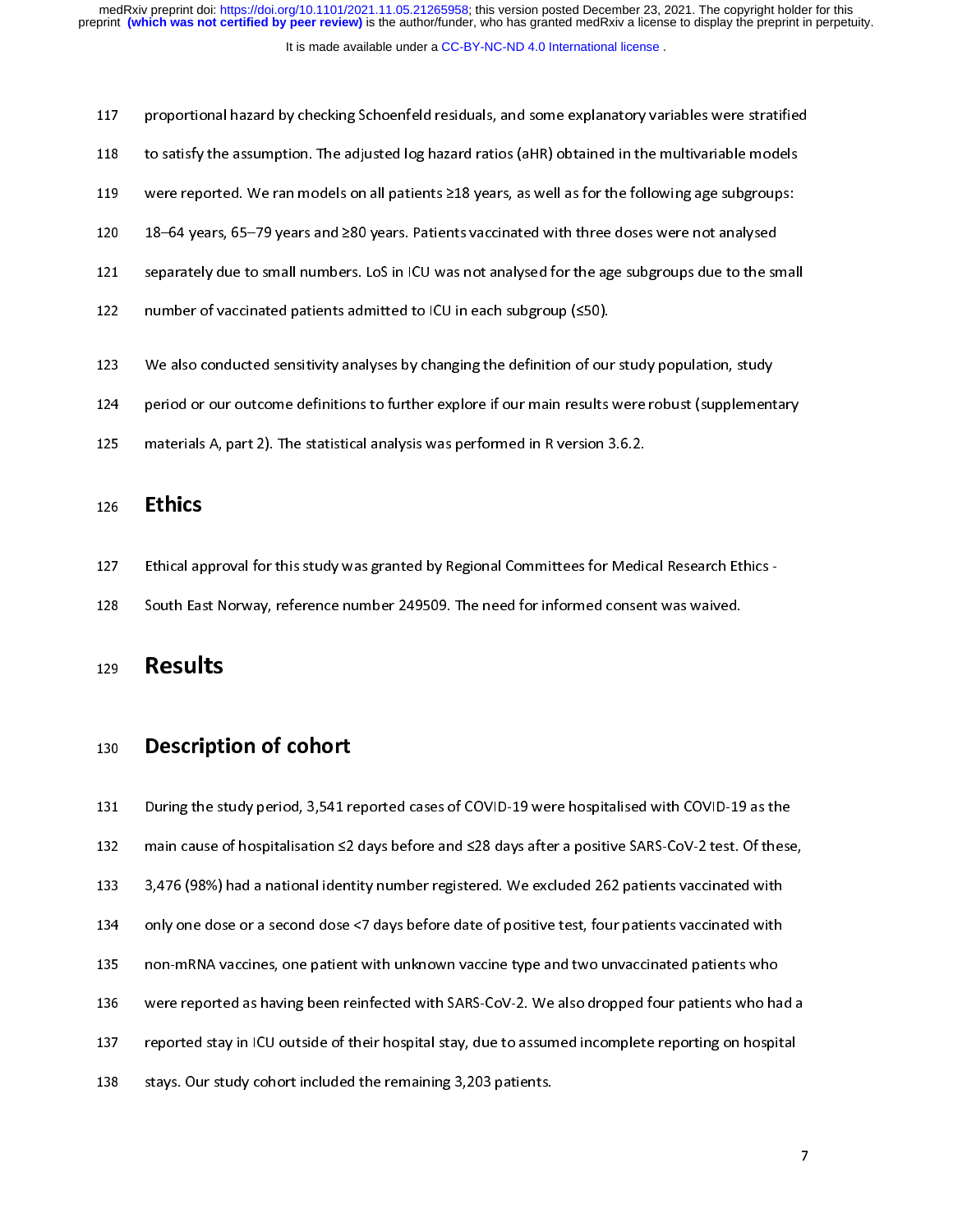| 151 | Length of stay in hospital and intensive care, and risk of admission                                  |
|-----|-------------------------------------------------------------------------------------------------------|
| 150 | in Table 1. Equivalent descriptive data per age subgroup are available in supplementary materials B.  |
| 149 | vaccinated patients. Detailed characteristics of the study cohort by vaccination status are presented |
| 148 | immunosuppression (due to illness or treatment) and kidney disease were higher among fully            |
| 147 | of certain underlying risk factors such as cancer, chronic lung disease, heart disease,               |
| 146 | 3. The median time from last dose to diagnosis was 174 days (IQR: 126-217). Age and the frequency     |
| 145 | breakdown of vaccine types and time between doses is presented in supplementary materials A, part     |
| 144 | SARS-CoV-2 infection. Most patients (658, 92%) received a homologous Comirnaty regimen. A full        |
| 143 | 666 (93%) had received two doses, 47 (6.6%) three doses and three (0.4%) one dose with a previous     |
| 142 | discharged, 188 (6.0%) died in hospital. In total, 716 (22%) patients were fully vaccinated, of whom  |
| 141 | the end of follow-up, 75 (2.3%) patients were still hospitalised. Of the 3,128 patients who had been  |
| 140 | were admitted within 14 days of positive test. In total, 583 (18%) patients were admitted to ICU. At  |
| 139 | The median time from positive test to hospitalisation was 5 days (IQR 1-8), and 3,157 (99%) patients  |

# 151 Length of stay in hospital and intensive care, and risk of admission<br>152 to intensive care and in-hospital death by vaccination status 151 Length of stay in hospital and intensive care, and risk of admission

152 to intensive care and in-hospital death by vaccination status<br>153 Descriptive data and crude and adjusted hazard ratios for each outcome by age subgroup and<br>154 vaccination status are presented in Tables 2 and 3, and F 154 vaccination status are presented in Tables 2 and 3, and Figure 1. Estimates from all univariable<br>155 multivariable models in the main analysis are presented in supplementary materials B and C.<br>156 Our multivariable mod

155 multivariable models in the main analysis are presented in supplementary materials B and C.<br>156 Our multivariable models suggested that fully vaccinated patients 218 years had a shorter overall Lost in hospital (aHR fo 156 Our multivariable models suggested that fully vaccinated patients 218 years had a shorter over<br>157 in hospital (aHR for discharge: 1.61, 95%Cl: 1.24–2.08) and shorter LoS without ICU admission<br>178 128 95%Cl: 1.07–1.52) 157 In hospital (aHR for discharge: 1.61, 95%Cl: 1.24–2.08) and shorter LoS without ICU admission (aHR:<br>158 1.28, 95%Cl: 1.07–1.52) compared to unvaccinated patients. Considering exponential distribution of<br>159 the surviva 158 1.28, 95%CI: 1.07–1.52) compared to unvaccinated patients. Considering exponential distribution of<br>159 the survival data, an aHR for discharge of 1.61 translates into an average 38% shorter LoS (1 - 1/1.61<br>160 (18). Fu 159 the survival data, an aHR for discharge of 1.61 translates into an average 38% shorter LoS (1 - 1/1.61)<br>160 (18). Fully vaccinated patients also had a 50% lower risk of ICU admission (aHR: 0.50, 95%CI: 0.37–<br>161 0.69) 169 (18). Fully vaccinated patients also had a 50% lower risk of ICU admission (aHR: 0.50, 95%CI: 0.37–<br>161 0.69) compared to unvaccinated patients. We did not observe a difference in the LoS in ICU (aHR: 161 (18). Fully vacantated patients also had a 50% lower risk of ICU cannotion (affine 1959) compared to unvaccinated patients. We did not observe a difference in the LoS in ICU (aHR: 0.59) compared to unvaccinated patient

161 0.69) compared to unvariant patients. We did not observe a difference in the LoS in ICU (aHR:<br>The LoS in ICU (aHR: 100) control in the LoS in ICU (aHR: 100) control in ICU (aHR: 100) control in ICU (aHR: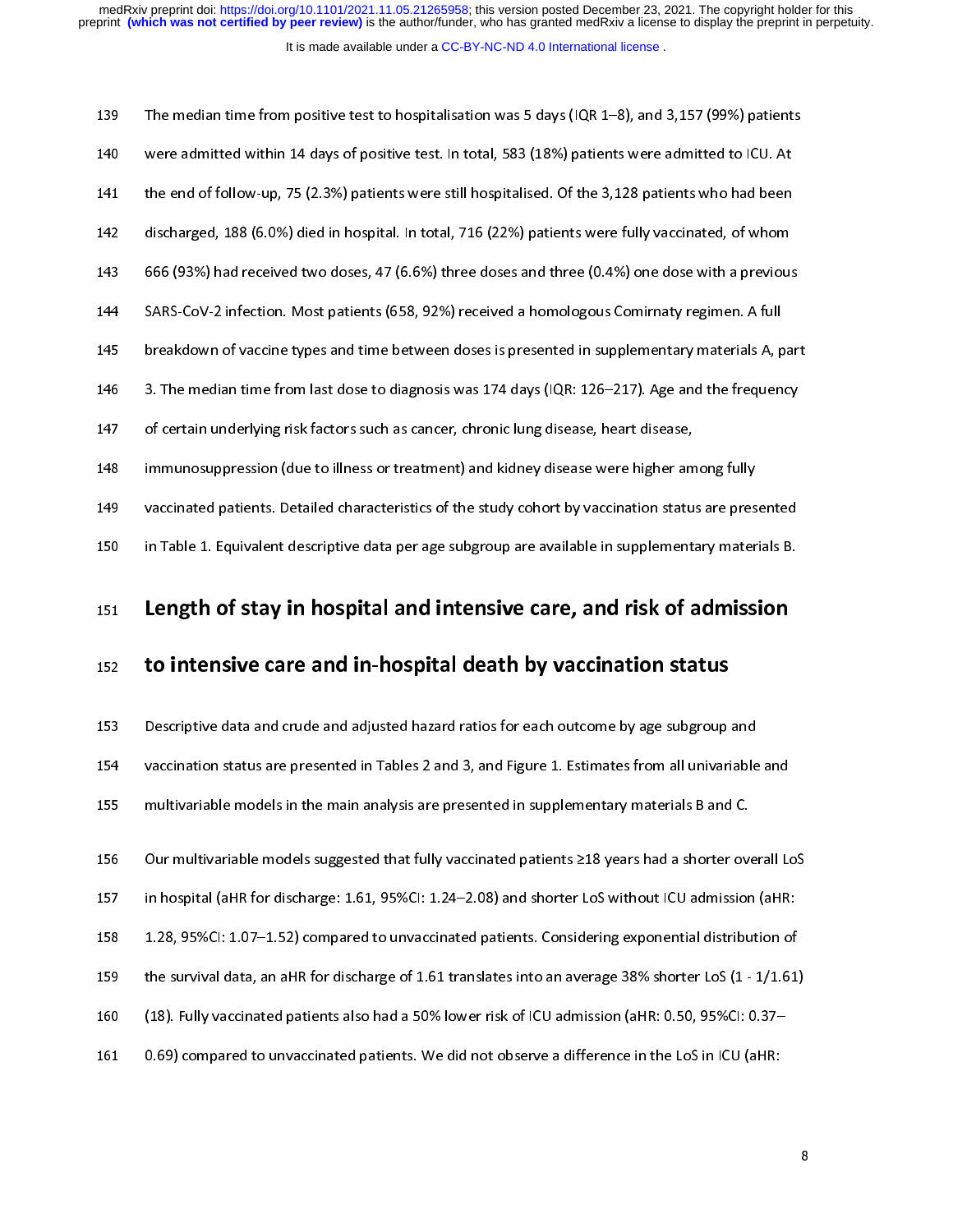- 
- 163 vaccinated and unvaccinated patients (Figure 1, Table 3).<br>164 By age subgroup, fully vaccinated patients 18–64 years had an average 48% shorter overall<br>165 for discharge: 1.91–95%CI: 1.37–2.66) 32% shorter LoS without
- vaccinated and unvaccinated patients (Figure 1, Table 3).<br>
164 By age subgroup, fully vaccinated patients 18–64 years had an average 48% shorter overall LoS (aHR<br>
165 for discharge: 1.91, 95%CI: 1.37–2.66), 32% shorter LoS
- 
- 167 unvaccinated individuals. Fully vaccinated patients 65–79 years had an average 22% shorter overall 166 1.11–1.91) and 47% lower risk of ICU admission (aHR: 0.53, 95%CI: 0.32–0.88), compared to<br>167 unvaccinated individuals. Fully vaccinated patients 65–79 years had an average 22% shorter overa<br>168 LoS (aHR for discharge: 167 International individuals. Fully vaccinated patients 65–79 years had an average 22% shorter<br>168 IoS (aHR for discharge: 1.29, 95%CI: 1.10–1.52) and 36% lower risk of ICU admission (aHR: 0.<br>169 95%CI: 0.46–0.89) compare
- 
- 168 LoS (aHR for discharge: 1.29, 95%Cl: 1.10–1.52) and 36% lower risk of ICU admission (aHR: 0.64,<br>169 95%Cl: 0.46–0.89) compared to unvaccinated patients. There was no difference in the adjusted risk<br>170 of in-hospital d 169 95%CI: 0.46–0.89) compared to unvaccinated patients. There was no difference in the adjusted r<br>170 of in-hospital death between vaccinated and unvaccinated patients in any age subgroup. We did<br>171 observe a difference
- 
- 170 of in-hospital death between vaccinated and unvaccinated patients in any age subgroup. We did not<br>171 observe a difference between vaccinated and unvaccinated patients  $\geq 80$  years in adjusted estimates<br>172 for any o of in-hospital death between vaccinated and unvaccinated patients in any age subgroup. We did not<br>171 observe a difference between vaccinated and unvaccinated patients  $\geq 80$  years in adjusted estimates<br>172 for any outco
- 
- 172 for any outcome.<br>172 for any outcome.<br>173 Results were generally robust in our sensitivity analyses, including when we analysed a period after<br>174 which all persons in different age subgroups had been offered two vacci 173 Results were gene<br>173 Results were gene<br>174 Which all persons<br>175 excluded patients
- 174 Which all persons in different age subgroups had been offered two vaccine doses, and when we excluded patients who had received three doses (supplementary materials A, part 2).
- 175 excluded patients who had received three doses (supplementary materials A, part 2).<br>176 **Discussion**

# 176 Discussion

- 176 **Discussion**<br>175 **Discussion**<br>177 In this national register-based study we have analysed individual-level data on 3.203
- 
- 178 COVID-19 patients, during a period when the majority were offered mRNA vaccines in a two-dose<br>179 schedule. In line with other reports (7, 13, 14, 19), vaccinated patients were generally older and have a higher prevale
- 
- 179 Schedule. In line with other reports (7, 13, 14, 19), vaccinated patients were generally older and has a higher prevalence of underlying risk factors than unvaccinated patients. We find that fully vaccinated patients h 181 vaccinated patients had a shorter LoS in hospital (both with and without ICU admission) and<br>182 risk of ICU admission compared to unvaccinated patients. There was no difference in the LoS<br>183 or risk of in-hospital dea
- 180 a higher prevalence of underlying risk factors than unvaccinated patients. We find that fully<br>181 vaccinated patients had a shorter LoS in hospital (both with and without ICU admission) and lower<br>182 risk of ICU admiss 182 risk of ICU admission compared to unvaccinated patients. There was no difference in the LoS in ICU<br>183 or risk of in-hospital death.<br>184 Our results suggest that once bospitalised the risk of death among fully vaccinat
- 
- 182 risk of ICU admission compared to unvaccinated patients. There was no difference in the LoS in ICU,<br>183 or risk of in-hospital death.<br>184 Our results suggest that once hospitalised the risk of death among fully vaccina 184 Our results suggest that one<br>185 patients in Norway is simila 185 patients in Norway is similar. However, for survivors the disease trajectory is milder in fully equilibrity of the risk of the risk of death among fully equilibrity is milder in fully

 $185$  patients in Norway is similar. However, for survivors the disease trajectory is milder in fully is  $\frac{1}{2}$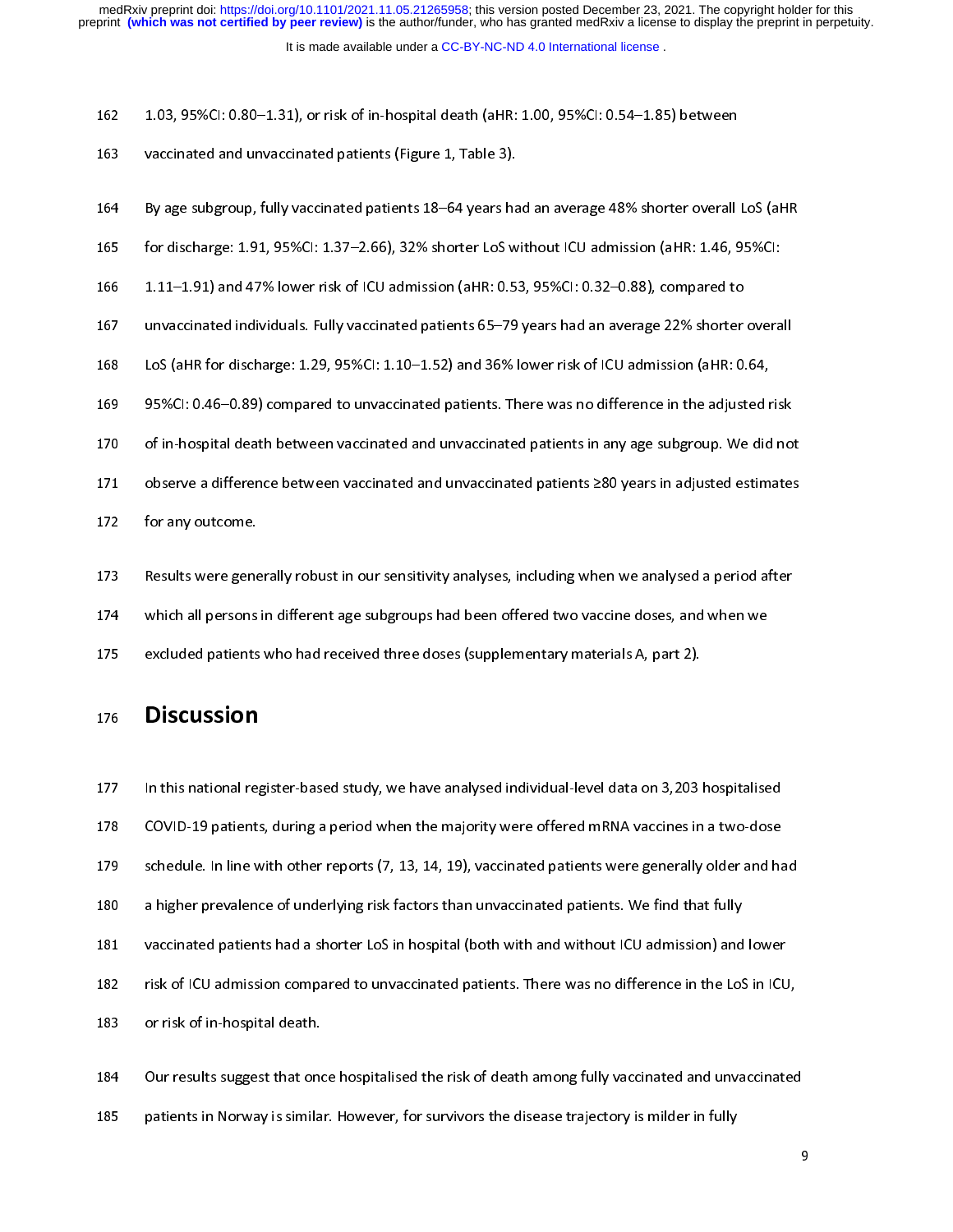| 186 | vaccinated patients, with reduced need for hospital care and organ support. For patients not          |
|-----|-------------------------------------------------------------------------------------------------------|
| 187 | admitted to ICU, the observed reduction in LoS may have been attenuated by vaccinated patients,       |
| 188 | who may have ended up in ICU if unvaccinated, now instead spending more time in regular wards.        |
| 189 | The greatest relative reductions in LoS and risk of ICU admission were observed among patients 18-    |
| 190 | 64 years. For all outcomes, we observed no difference between vaccinated and unvaccinated             |
| 191 | patients ≥80 years. Vaccine effectiveness against hospitalisation has been reported to be lower       |
| 192 | among older age groups in Norway (20). This age group is also generally less frequently admitted to   |
| 193 | ICU, and it could be that treatment limitations confound vaccine effects in the elderly. However, the |
| 194 | small number of unvaccinated patients ≥80 years should be considered. Our results also highlight      |
| 195 | that factors other than vaccination also continue to influence patient outcomes. A longer LoS and/or  |
| 196 | increased risk of ICU admission or death were associated with advanced age, male sex and certain      |
| 197 | risk factors such as immunosuppression, kidney disease, obesity and diabetes, as reported by others   |
| 198 | $(21 - 24)$                                                                                           |
| 199 | These findings build on previous evidence of high vaccine effectiveness against severe disease (1-5)  |

199 These findings build on previous evidence of high vaccine effectiveness against severe disease (1-5,<br>200 20) and have important implications for patient management and ongoing capacity planning in  $199$  These fir<br> $200$  20) and l<br> $201$  hospitals 1991 These mannings build on provided on mathematical on production of these figures of the binary providence<br>1991 Thespitals. A study including 142 patients fully vaccinated with an mRNA vaccine from 21 sites across<br>1992 201 bospitals. A study including 142 patients fully vaccinated with an mRNA vaccine from 21 sites ac<br>202 the United States also reported a shorter LoS, lower risk of death or invasive mechanical ventilary<br>203 and a lower l 202 the United States also reported a shorter LoS, lower risk of death or invasive mechanical ventilation<br>203 and a lower level of clinical disease severity among vaccinated patients (13). In contrast, a study fron<br>204 Mic 202 the United States also reported a shorter LoS, lower risk of death or invasive mechanical ventilation<br>203 and a lower level of clinical disease severity among vaccinated patients (13). In contrast, a study from<br>204 Mic 205 and a lomparing 129 fully vaccinated patients (vaccinated with Comirnaty, Spikevax or Janssen) to<br>206 and and antients (14). Differences in the study cohorts, setting and design need to be 207 considered. In this study we compare fully vaccinated and unvaccinated patients, however 206 unvaccinated patients (14). Differences in the study cohorts, setting and design need to be<br>207 considered. In this study we compare fully vaccinated and unvaccinated patients, however<br>208 vaccination programmes are co 207 considered. In this study we compare fully vaccinated and unvaccinated patients, however<br>208 vaccination programmes are continuing to evolve and future analyses will be necessary to 6<br>209 how parameters such as vaccine 208 vaccination programmes are continuing to evolve and future analyses will be necessary to a<br>209 how parameters such as vaccine type, number of doses, time since vaccination and dose in<br>210 affect patient outcomes betwee 209 bow parameters such as vaccine type, number of doses, time since vaccination and dose intervals<br>210 affect patient outcomes between groups of vaccinated patients. While studies have suggested<br>211 sustained high effecti 210 affect patient outcomes between groups of vaccinated patients. While studies have suggested<br>211 sustained high effectiveness of mRNA vaccines against hospitalisation at least six months following 211 sustained high effectiveness of mRNA vaccines against hospitalisation at least six months follow<br>211 sustained high effectiveness of mRNA vaccines against hospitalisation at least six months follow 211 sustained high effectiveness of mRNA vaccines against hospitalisation at least six months following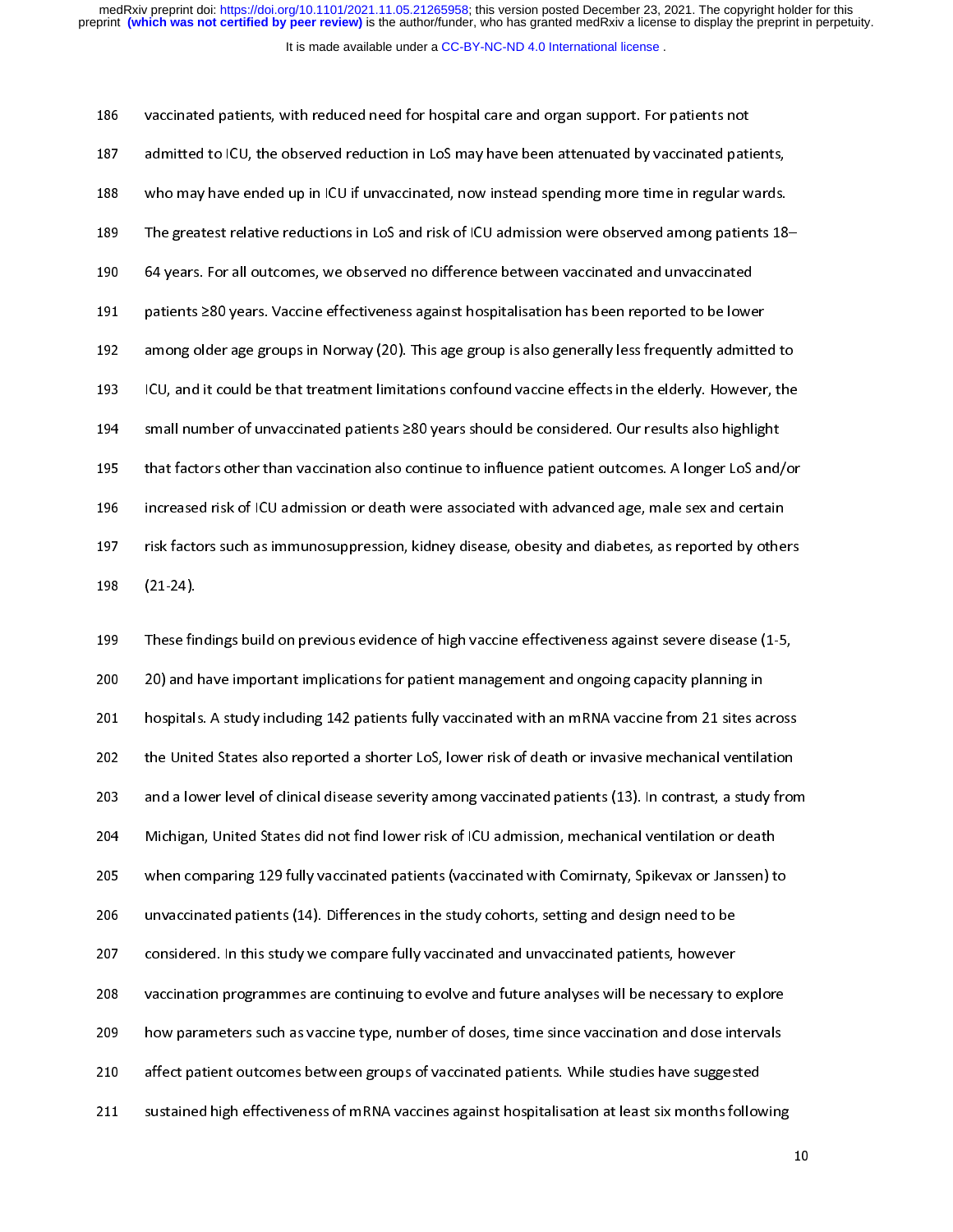It is made available under a [CC-BY-NC-ND 4.0 International license](http://creativecommons.org/licenses/by-nc-nd/4.0/) . medRxiv preprint doi: [https://doi.org/10.1101/2021.11.05.21265958;](https://doi.org/10.1101/2021.11.05.21265958) this version posted December 23, 2021. The copyright holder for this<br>preprint (which was not certified by peer review) is the author/funder, who has grante

| 212  | vaccination (25, 26), the duration of protection following the original two-dose schedules for mRNA      |
|------|----------------------------------------------------------------------------------------------------------|
| 213  | vaccines and the effects of booster doses (27, 28) require ongoing research.                             |
| 214  | A strength of our study is that all data sources had national coverage. We also had a notably larger     |
| 215  | cohort of fully vaccinated patients compared to previous studies (13, 14). Also, hospitals in Norway     |
| 216  | functioned within capacity during the study period, and criteria for hospitalisation and isolation for   |
| 217  | COVID-19 patients were consistent and not related to vaccination status. Although we did not have        |
| 218  | access to treatment data, there were no major changes in treatment guidelines for COVID-19               |
| 219  | patients in hospital or ICU in Norway during the study period. We also had minimal censoring of the      |
| 220  | study cohort, with 2.3% of patients still admitted to hospital at the end of follow-up.                  |
| 221  | Our study also has limitations. While we have controlled for several important confounders, the          |
| 222  | observational nature has the potential for residual confounding. Our fully vaccinated cohort is also     |
| 223  | predominantly representative of patients who received a homologous Comirnaty regimen. Another            |
| 224  | limitation is that some of our reported underlying risk factors do not distinguish potential differences |
| 225  | within groups, for example whether risk factors are well-regulated or treated. Also, 40% of patients     |
| 226  | had unknown body mass index. Our model may therefore not fully adjust for certain underlying risk        |
| 227  | factors. Further, our study cohort does not include care home residents who in Norway are generally      |
| 228  | recommended to receive treatment for severe COVID-19 in their care home, not in hospital. Finally,       |
| 229  | previous natural infection has been associated with a high level of protection against SARS-CoV-2        |
| 230  | reinfection (29, 30). While we dropped two reported reinfections, we cannot rule out that there          |
| 231  | were other previously undiagnosed SARS-CoV-2 infections in our unvaccinated cohort. If present, this     |
| 232  | may cause us to underestimate the effect of vaccination.                                                 |
| 233  | Our study suggests that mRNA vaccinated patients hospitalised with COVID-19 in Norway have a             |
| 234  | shorter LoS and lower risk of ICU admission than unvaccinated patients. These findings can support       |
| 235. | nationt management and ongoing canacity planning in hospitals and underline the importance of            |

234 Shorter LoS and lower risk of ICU admission than unvaccinated patients. These findings can support patient management and ongoing capacity planning in hospitals and underline the importance of vaccination programmes ag 234 shorter LoS and lower risk of ICU admission than unvaccinated patients. These findings can suppo<br>235 patient management and ongoing capacity planning in hospitals and underline the importance of<br>236 vaccination program

patient management and ongoing capacity planning in hospitals and unique in hospitals and underline the image vaccination programmes against COVID-19.

236 vaccination programmes against COVID-19.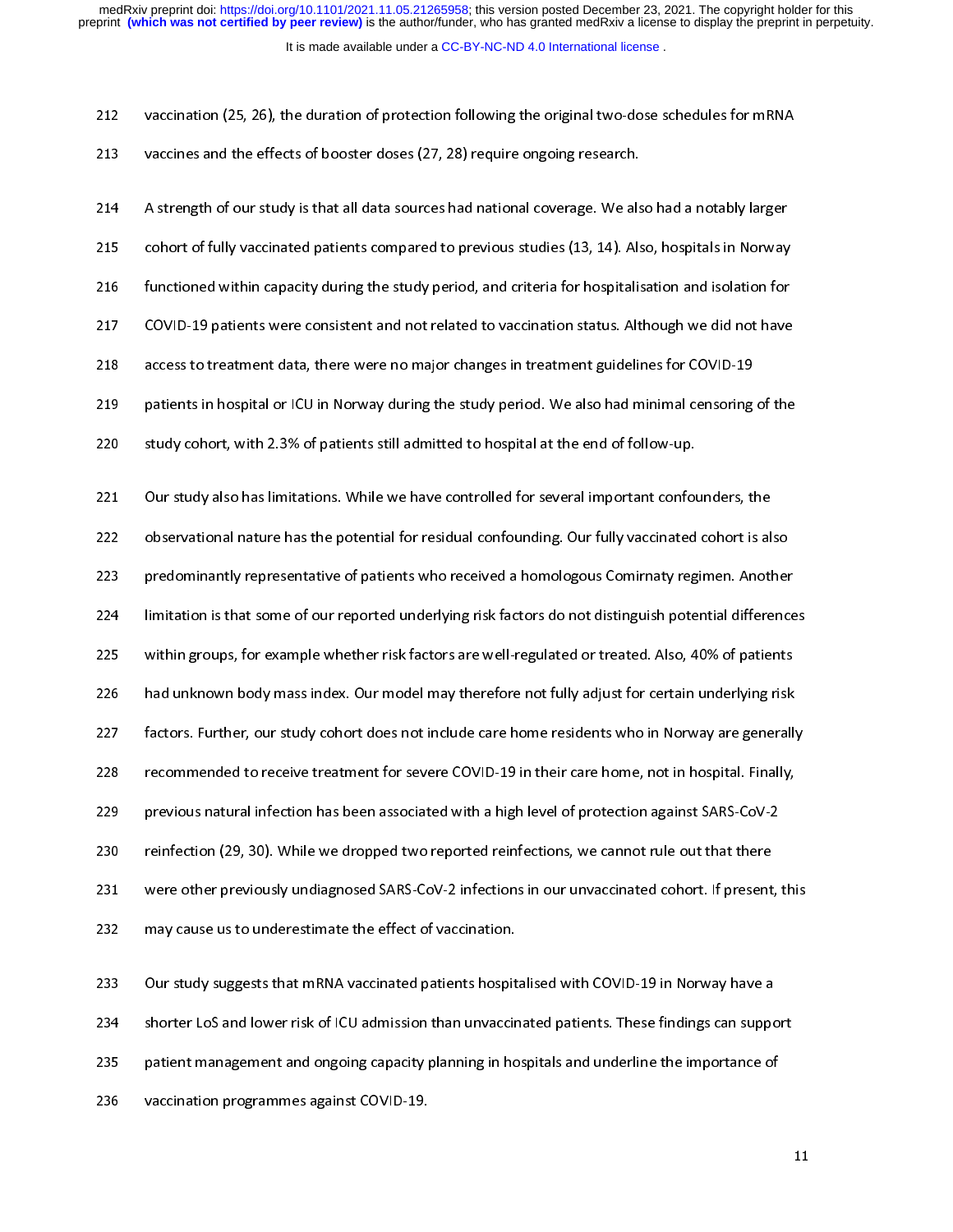preprint **(which was not certified by peer review)** is the author/funder, who has granted medRxiv a license to display the preprint in perpetuity. medRxiv preprint doi: [https://doi.org/10.1101/2021.11.05.21265958;](https://doi.org/10.1101/2021.11.05.21265958) this version posted December 23, 2021. The copyright holder for this

It is made available under a [CC-BY-NC-ND 4.0 International license](http://creativecommons.org/licenses/by-nc-nd/4.0/) .

# 237 Transparency declaration

# 238 Authors' contributions

- 239
- 
- 
- 240 coordinated the study. RK and EAB contributed directly to the acquisition of data. RW and ABK<br>241 contributed to data cleaning, validation and preparation. RW and ABK led the data analysis. All co-<br>242 authors contribu coordinated the study. RK and EAB contributed directly to the acquisition of data. RW and ABK<br>241 contributed to data cleaning, validation and preparation. RW and ABK led the data analysis. All co-<br>242 authors contributed 241 contributed to data cleaning, validation and preparation. RW and ABK led the data analysis. All co-
- 243 authors contributed to the revision of the manuscript and approved the final version for submission.<br>244 **Conflict of interest**

# **Conflict of interest**

244 **Conflict of interest**<br>245 The authors declare that they have no competing interests.

246 Funding<br>246 Funding<br>247 The authors received no specific funding for this work.

# 246 **Funding**<br>247 The authors<br>248 **Acknowl**

The authors received no specific funding for this work.<br>248 **Acknowledgements**<br>249 First and foremost, we wish to thank all those who have helped establish, coordinate and report data 248 **Acknowledgements**<br>249 First and foremost, we wish to<br>250 to the national emergency pre 250 to the national emergency preparedness registry at the Norwegian Institute of Public Health (NIPH)<br>251 throughout the pandemic. We also highly acknowledge the efforts of staff at hospitals around<br>252 Norway to ensure t 251 throughout the pandemic. We also highly acknowledge the efforts of staff at hospitals around<br>252 Norway to ensure the reporting of timely and complete data to the Norwegian Intensive Care and<br>253 Pandemic Registry, as 252 Norway to ensure the reporting of timely and complete data to the Norwegian Intensive Care and<br>253 Pandemic Registry, as well as colleagues at the register itself. We would like to specifically than<br>254 Trude Marie Lyn 253 Pandemic Registry, as well as colleagues at the register itself. We would like to specifically thank<br>254 Trude Marie Lyngstad, Jostein Starrfelt, Håkon Bøås and Lamprini Veneti at the NIPH for their<br>255 assistance in c 254 Pandemic Registry, as well as collegeds at the registre itself. We would be eposited, maint<br>254 Pandemic Register in the register is and the register itself. We would be a register it of their<br>255 assistance in cleanin 255 assistance in cleaning the data from different registries, and additionally Trude Marie Lyngstad<br>256 assistance in the production of Figure S1. 256 assistance in the production of Figure S1.<br>256 assistance in the production of Figure S1. 256 assistance in the production of Figure S1.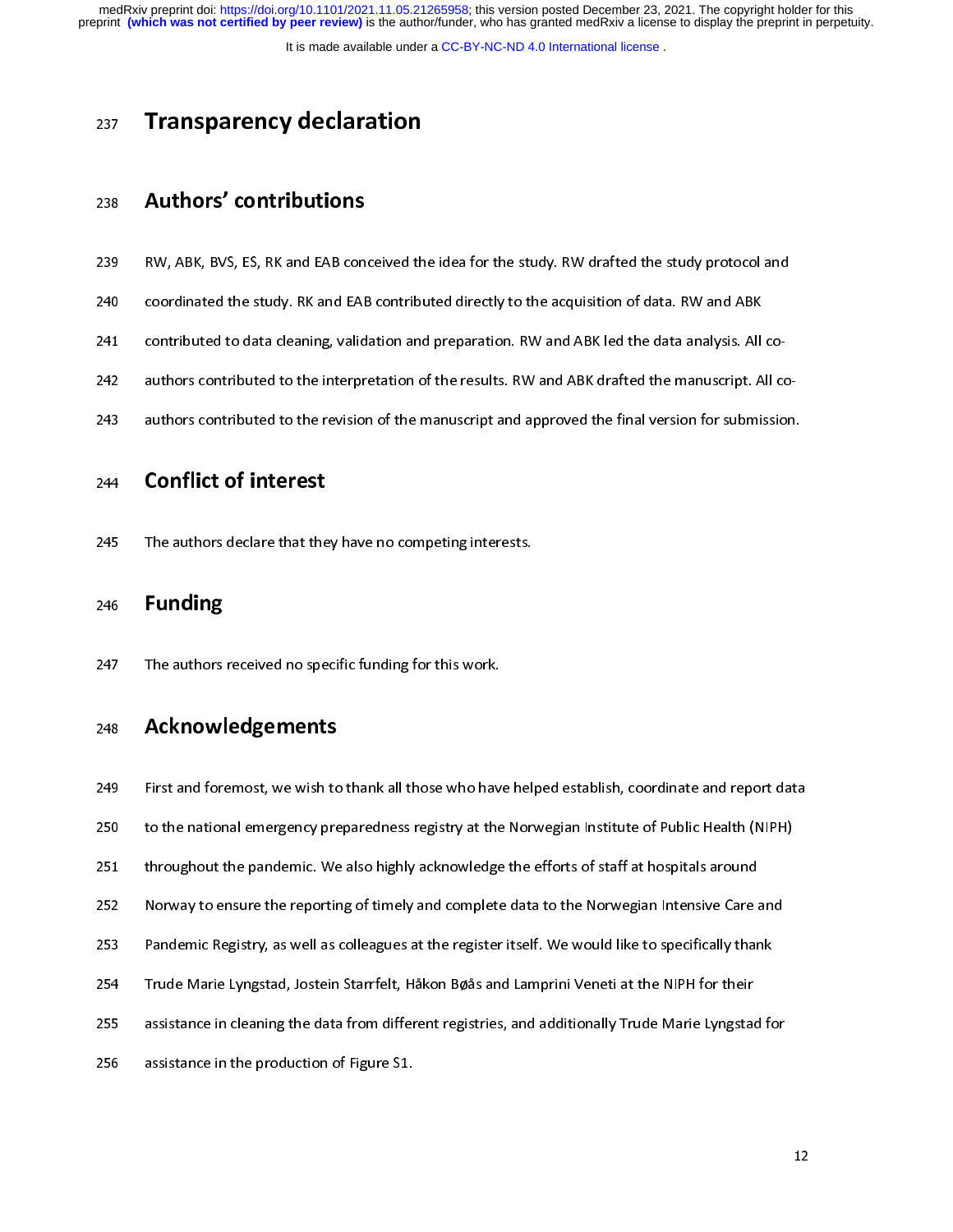It is made available under a [CC-BY-NC-ND 4.0 International license](http://creativecommons.org/licenses/by-nc-nd/4.0/) .

| 23 I | ALLLJJ LV UULU                                                                                       |
|------|------------------------------------------------------------------------------------------------------|
| 258  | The dataset analysed in the study contains individual-level linked data from various central health  |
| 259  | registries, national clinical registries and other national administrative registries in Norway. The |
|      | $\sim$ . Let it is the set in the set in the set in the $\sim$                                       |

- 
- 
- 259 The dataset analysed in the study contains in the matrice and the study contains in the study of the study<br>259 The dataset analysis in the study contains in the study of the study of the study of the study of the study 269 researchers had access to the data through the national emergency preparedness registry for CO<br>261 19 (Beredt C19), housed at the Norwegian Institute of Public Health (NIPH). In Beredt C19, only f<br>262 anonymised data ( 261 19 (Beredt C19), housed at the Norwegian Institute of Public Health (NIPH). In Beredt C19, only fully<br>262 anonymised data (i.e. data that are neither directly nor potentially indirectly identifiable) are<br>263 permitted
- 
- 262 anonymised data (i.e. data that are neither directly nor potentially indirectly identifiable) are<br>263 permitted to be shared publicly. Legal restrictions therefore prevent the researchers from public y<br>264 sharing the
- 
- 263 permitted to be shared publicly. Legal restrictions therefore prevent the researchers from pul<br>264 sharing the dataset used in the study that would enable others to replicate the study findings<br>265 However, external re
- 264 sharing the dataset used in the study that would enable others to replicate the study findings.<br>265 However, external researchers are freely able to request access to linked data from the same<br>266 registries from outsi 264 sharing the dataset used in the study that would enable others to replicate the study findings.<br>265 However, external researchers are freely able to request access to linked data from the same<br>266 registries from outsi
- 
- 266 However, external researchers are freedy data to request access to linked data from the same<br>266 Hogistries from outside the structure of Beredt C19, as per normal procedure for conducting h<br>267 Hosearch on registry da 267 research on registry data in Norway. Further information on Beredt C19, including contact<br>268 information for the Beredt C19 project manager, and information on access to data from each<br>269 individual data source, is a 268 information for the Beredt C19 project manager, and information on access to data from e<br>269 individual data source, is available at <u>https://www.fhi.no/en/id/infectious-</u><br>270 diseases/coronavirus/emergency-preparednes

269 individual data source, is available at <u>https://www.fhi.no/en/id/infectious-</u><br>270 <u>diseases/coronavirus/emergency-preparedness-register-for-covid-19/</u> 269 individual data source, is available at https://www.fhi.no/en/id/infectious-<br>270 diseases/coronavirus/emergency-preparedness-register-for-covid-19/

 $\frac{270}{270}$  diseases/coronavirus/emergency-preparedness-register-for-covid-19/.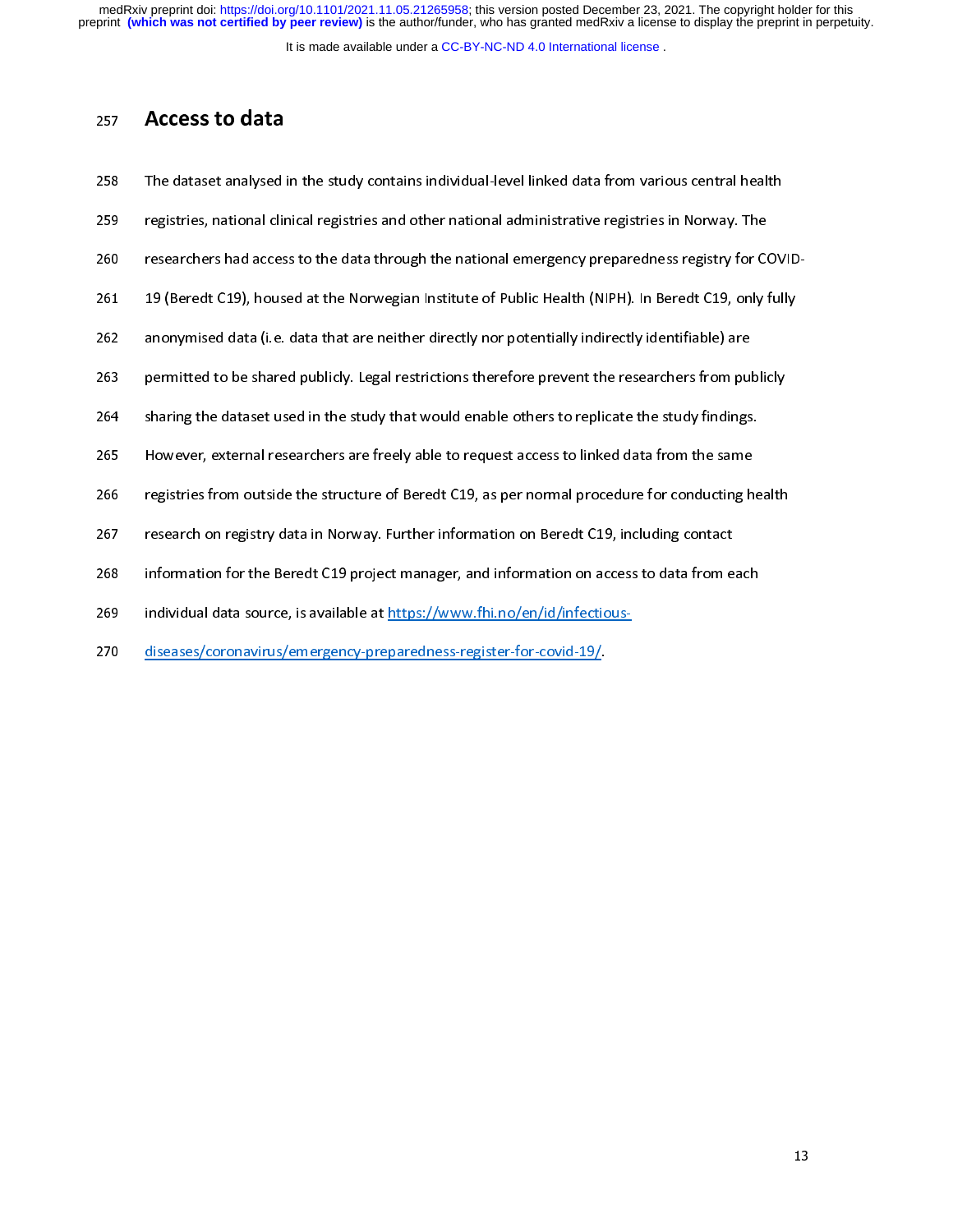preprint **(which was not certified by peer review)** is the author/funder, who has granted medRxiv a license to display the preprint in perpetuity. medRxiv preprint doi: [https://doi.org/10.1101/2021.11.05.21265958;](https://doi.org/10.1101/2021.11.05.21265958) this version posted December 23, 2021. The copyright holder for this

It is made available under a CC-BY-NC-ND 4.0 International license.

# 271 References

- 272  $1$
- 
- 273 of Covid-19 Vaccines against the B.1.617.2 (Delta) Variant. N Engl J Med. 2021;385(7):585-94.<br>274 2. Vasileiou E, Simpson CR, Shi T, Kerr S, Agrawal U, Akbari A, et al. Interim findings from first-<br>275 dose mass COVID-274 2. Vasileiou E, Simpson CR, Shi T, Kerr S, Agrawal U, Akbari A, et al. Interim findings from<br>275 dose mass COVID-19 vaccination roll-out and COVID-19 hospital admissions in Scotland: a nati<br>276 prospective cohort study 275 dose mass COVID-19 vaccination roll-out and COVID-19 hospital admissions in Scotland: a national<br>276 prospective cohort study. Lancet. 2021;397(10285):1646-57.<br>277 3. Tenforde MW. Patel MM. Ginde AA. Douin DJ. Talbot H

276 prospective cohort study. Lancet. 2021;397(10285):1646-57.<br>277 3. Tenforde MW, Patel MM, Ginde AA, Douin DJ, Talbot HK, Casey JD, et al. Effectiveness of<br>278 SARS-CoV-2 mRNA Vaccines for Preventing Covid-19 Hospitaliza

277 3. Tenforde MW, Patel MM, Ginde AA, Douin DJ, Talbot<br>278 SARS-CoV-2 mRNA Vaccines for Preventing Covid-19 Hospital<br>279 Dis 2021 278 SARS-CoV-2 mRNA Vaccines for Preventing Covid-19 Hospitalizations in the United States. Clin Inf<br>279 Dis. 2021.<br>280 4 Haas El Angulo El McLaughlin IM Anis E. Singer SR. Khan E. et al. Impact and effectivene

279 Dis. 2021.<br>279 SARS-COV-2 mRNA EU, Angulo FJ, McLaughlin JM, Anis E, Singer SR, Khan F, et al. Impact and effectiveness<br>281 of mRNA BNT162b2 vaccine against SARS-CoV-2 infections and COVID-19 cases. hospitalisations an 279 Discussion<br>280 4. Ha<br>281 of mRNA B<br>282 deaths foll 4. Haas EJ, Angulo FJ, McLaughlin JM, Anis E, Singer SR, Khan F, et al. Impact and effectiveness<br>281 of mRNA BNT162b2 vaccine against SARS-CoV-2 infections and COVID-19 cases, hospitalisations, and<br>282 deaths following a n 282 deaths following a nationwide vaccination campaign in Israel: an observational study using national<br>283 surveillance data. Lancet. 2021;397(10287):1819-29.<br>284 5 Glatman-Freedman A Bromberg M Dichtiar R Hershkovitz Y K

283 surveillance data. Lancet. 2021;397(10287):1819-29.<br>284 5. Glatman-Freedman A, Bromberg M, Dichtiar R, Hershkovitz Y, Keinan-Boker L. The BNT162b<br>285 vaccine effectiveness against new COVID-19 cases and complications o 284 5. Glatman-Freedman A, Bromberg M, Dichtiar<br>285 vaccine effectiveness against new COVID-19 cases an<br>286 nation-wide retrospective longitudinal multiple cohor 285 vaccine effectiveness against new COVID-19 cases and complications of breakthrough cases: A<br>286 nation-wide retrospective longitudinal multiple cohort analysis using individualised data.<br>287 EBioMedicine. 2021;72:10357

vaccine effectiveness against new COVID-19 cases and complications of breakthrough cases:<br>
286 nation-wide retrospective longitudinal multiple cohort analysis using individualised data.<br>
287 EBioMedicine. 2021;72:103574.<br>

287 EBioMedicine. 2021;72:103574.<br>288 6. Hippisley-Cox J, Coupland CA, Mehta N, Keogh RH, Diaz-Ordaz K, Khunti K, et al. R<br>289 prediction of covid-19 related death and hospital admission in adults after covid-19 vacci 288 6. Hippisley-Cox J, Couplan<br>289 prediction of covid-19 related de<br>290 pational prospective cobort stud 289 prediction of covid-19 related death and hospital admission in adults after covid-19 vaccinational prospective cohort study. BMJ. 2021;374:n2244.<br>290 national prospective cohort study. BMJ. 2021;374:n2244.<br>291 7 Rroshprediction of covid-19 related death and hospital admission in adults after covid-19 vaccination:<br>
290 national prospective cohort study. BMJ. 2021;374:n2244.<br>
291 7. Brosh-Nissimov T, Orenbuch-Harroch E, Chowers M, Elbaz

291 12. Brosh-Nissimov T, Orenbuch-Harroch E, Chowers<br>292 BNT162b2 vaccine breakthrough: clinical characteristics of<br>293 19 patients in Israel. Clin Microbiol Infect 2021 202 BNT162b2 vaccine breakthrough: clinical characteristics of 152 fully vaccinated hospitalized CO<br>293 19 patients in Israel. Clin Microbiol Infect. 2021.

293 BENT162 vaccine breakthrough: clinical characteristics of 152 fully vaccinated to the<br>293 19 patients in Israel. Clin Microbiol Infect. 2021. 293 19 patients in Israel. Clin Microbiol Infect. 2021.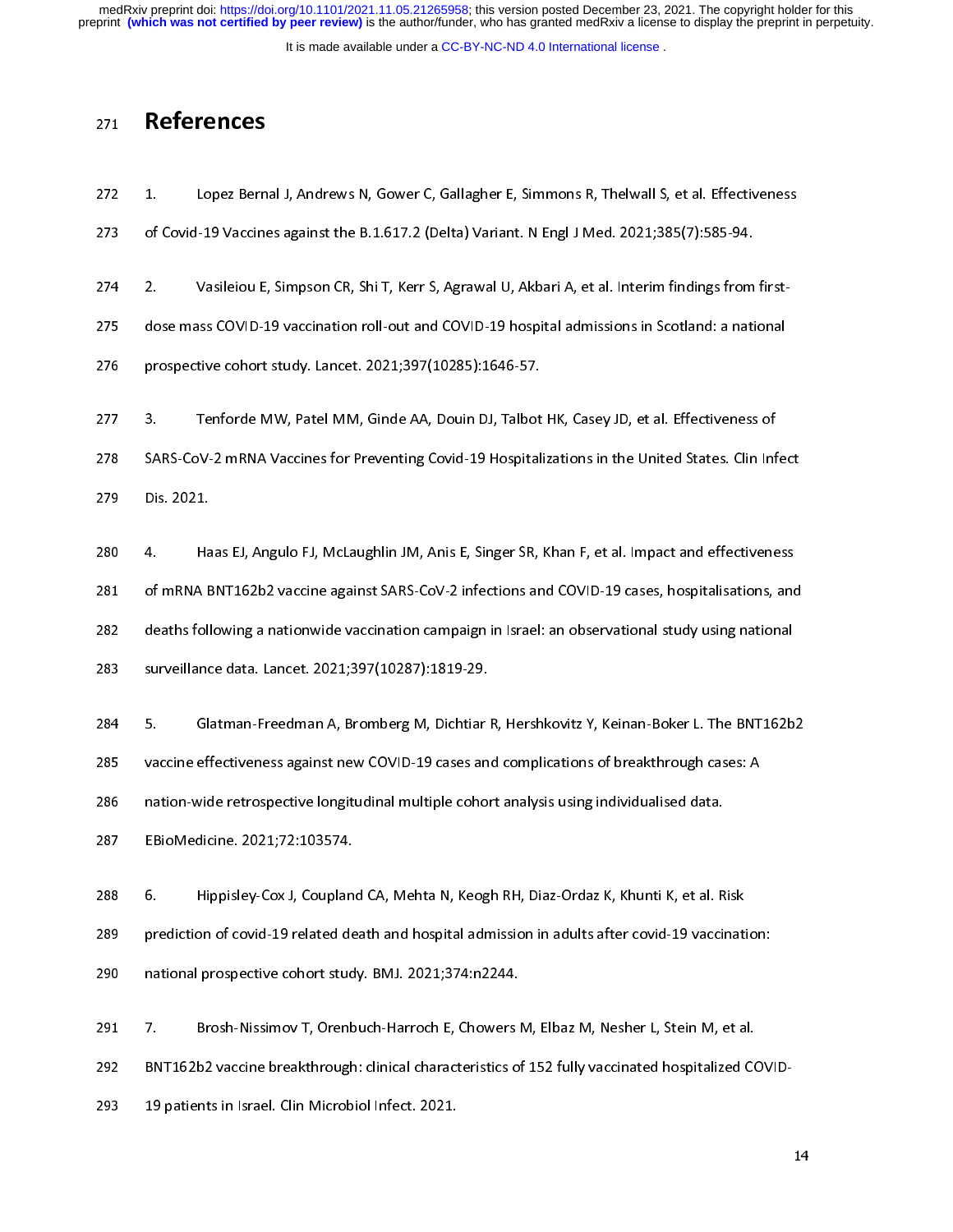- 
- 295 Dec 15]. Available from: https://www.fhi.no/en/id/vaccines/coronavirus-immunisation-<br>296 programme/who-will-get-coronavirus-vaccine-first/<br>297 9 Norwegian Institute of Public Health. Coronavirus vaccine information f
- 
- 296 Drogramme/who-will-get-coronavirus-vaccine-first/<br>297 9. Norwegian Institute of Public Health. Coronavirus vaccine information for the p<br>298 Leited 2021 Dec 151 Available from: https://www.fhi.no/en/id/vaccines/coron 297 9. Norwegian Institute of Public Health. Corona<br>298 [cited 2021 Dec 15]. Available from: https://www.fh<br>299 programme/who-will-get-coronavirus-vaccine-first/
- 298 [cited 2021 Dec 15]. Available from: https://www.fhi.no/en/id/vaccines/coronavirus-immunisation-<br>299 programme/who-will-get-coronavirus-vaccine-first/<br>200 10 Norwegian Institute of Public Health. Personer med nedsatt i
- 
- 299 [cited 2021 Dec 2021 Dec 15]. Available from: https://www.fhi.no.coronavirus-vaccine-first/<br>200 10. Norwegian Institute of Public Health. Personer med nedsatt immunforsvar anbefales en<br>201 1 tredie vaksinedose. Oslo: N
- 209 10. Norwegian Institute of Public Health. Person<br>201 tredje vaksinedose. Oslo: Norwegian Institute of Pub<br>202 from: https://www.fhi.no/pyheter/2021/personer-m 301 tredje vaksinedose. Oslo: Norwegian Institute of Public Health. 2021 [cited 2021 Dec 15]. Availab<br>302 from: https://www.fhi.no/nyheter/2021/personer-med-nedsatt-immunforsvar-anbefales-en-tre<br>303 xaksinedose/
- 301 tredje vaksinedose. Oslo: Norwegian Institute of Public Health. 2021 [cited 2021 Dec 15]. Available<br>302 from: https://www.fhi.no/nyheter/2021/personer-med-nedsatt-immunforsvar-anbefales-en-tredje-<br>303 yaksinedose/<br>304
- 
- 303 *incominalism*<br>303 *incominalism*<br>304 11. Norwegian Institute of Public Health. Flere anbefales tre doser med koronavaksine. 2021<br>305 *icited 2021 Dec 151. Available from: https://www.fhi.no/nyheter/2021/flere-anbefale* 304 11. Norwe<br>305 [cited 2021 De<br>306 med-koronava
- 305 [cited 2021 Dec 15]. Available from: https://www.fhi.no/nyheter/2021/flere-anbefales-tre-doser-<br>306 med-koronavaksine/<br>307 12. Norwegian Institute of Public Health. Ukerapporter om koronavirus og covid-19. Oslo:
- 
- 307 12. Norwegian Institute of Public Health. Ukerapporter om koronavirus og covid-19. Oslo:<br>308 Norwegian Institute of Public Health. 2021 [cited 2021 Dec 15]. Available from: 307 12. Norwegian In<br>308 Norwegian Institute c<br>309 https://www.fhi.no/r
- 308 Norwegian Institute of Public Health. 2021 [cited 2021 Dec 15]. Available from:<br>309 https://www.fhi.no/publ/2020/koronavirus-ukerapporter/<br>310 13 Tenforde MW Self WH Adams K Gaglani M Ginde AA McNeal T Ghamande S et al
- 
- 309 https://www.fhi.no/publ/2020/koronavirus-ukerapporter/<br>310 13. Tenforde MW, Self WH, Adams K, Gaglani M, Ginde AA, McNeal T, Ghar<br>311 Association Between mRNA Vaccination and COVID-19 Hospitalization and Dise 310 13. Tenforde MW, Self WH, Adams K, Gaglani M, Ginde<br>311 Association Between mRNA Vaccination and COVID-19 Hos<br>312 2021 doi: 10 1001/jama 2021 19499
- 311 Association Between mRNA Vaccination and COVID-19 Hospitalization and Disease Severity. J.<br>312 2021. doi: 10.1001/jama.2021.19499.<br>313 14 Bahl A. Johnson S. Maine G. Garcia MH. Nimmagadda S. Ou L. et al. Vaccination re
- 
- 312 Det March Between ministries many of the Lie Treep manufacture and Disease Severity. Jaman<br>312 Det Moi: 10.1001/jama.2021.19499.<br>313 Det Mana Johnson S, Maine G, Garcia MH, Nimmagadda S, Qu L, et al. Vaccination reduce 313 14. Bahl A, Johnson S, Maine G, Ga.<br>313 14. Bahl A, Johnson S, Maine G, Ga.<br>314 for emergency care in breakthrough C.
- 314 for emergency care in breakthrough COVID-19 infections: A multicenter cohort study. Lancet Reg<br>315 Health Am. 2021:100065.
- 315 For emergency care in breakthrough COVID-19 infections: A metabolic cohort study, Lancet Reg<br>315 Field N Am. 2021:100065. 315 Health Am. 2021:100065.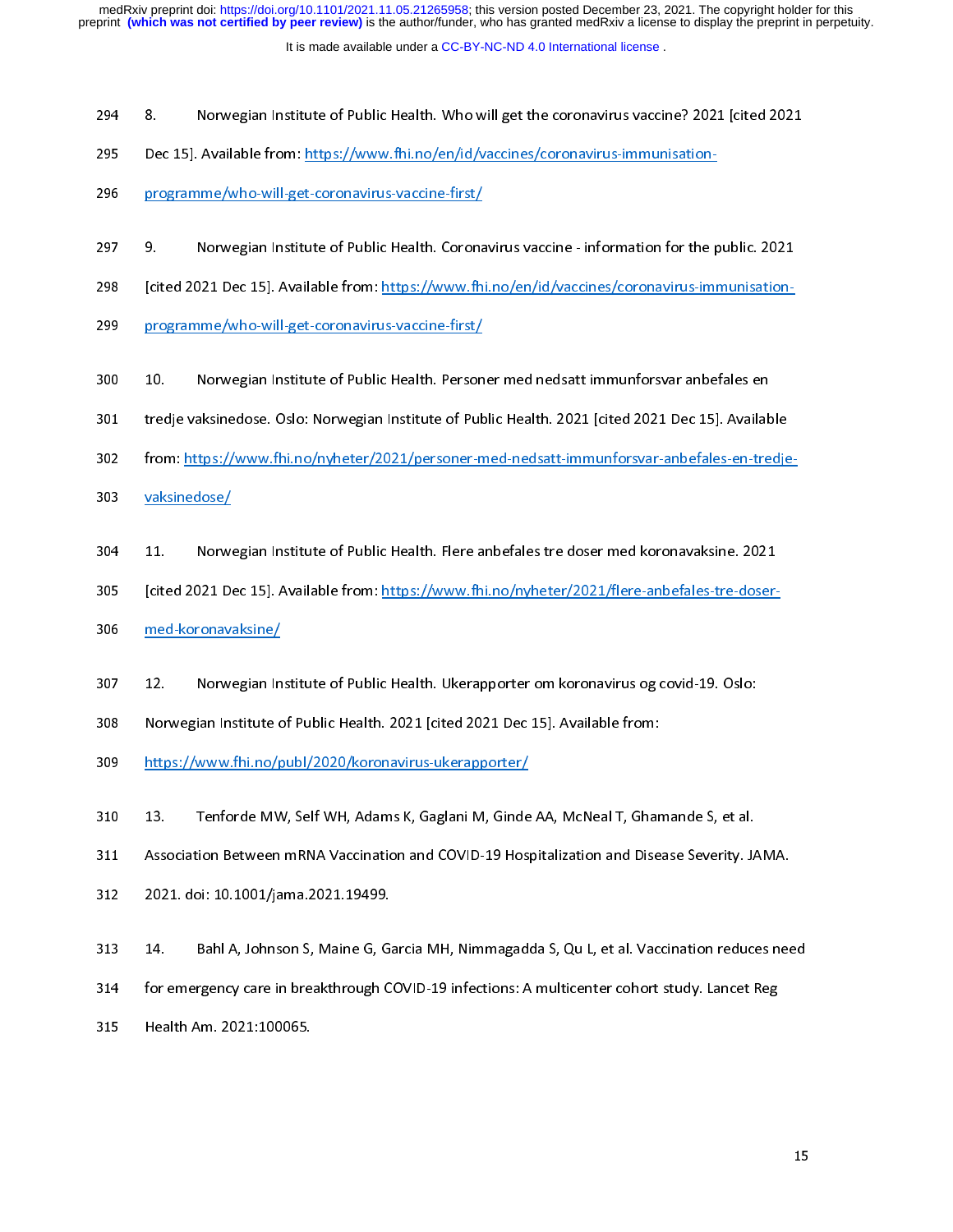- 
- 316 15. Veneti L, Valcarcel Salamanca B, Seppälä E, Starrfelt J, Storm ML, Bragstad K, et al. No<br>317 difference in risk of hospitalisation between reported cases of the SARS-CoV-2 Delta variant and<br>318 Alpha variant in Nor
- 
- 318 Alpha variant in Norway. IJID. 2021. doi: 10.1016/j.ijid.2021.12.321<br>319 16. Norwegian Institute of Public Health. Emergency preparedness register for COVID-19 (Be<br>320 19) 2021 Icited 2021 Dec 151 Available from: https
- 320 C19). 2021 [cited 2021 Dec 15]. Available from: https://www.fhi.no/en/id/infectious-<br>321 diseases/coronavirus/emergency-preparedness-register-for-covid-19/ 320 C19). 2021 [cited 2021 Dec 15]. Available from: https://www.fhi.no/en/id/infectious-<br>321 diseases/coronavirus/emergency-preparedness-register-for-covid-19/<br>322 17 Norwegian Institute of Public Health. Vanlige problemst
- 
- 321 diseases/coronavirus/emergency-preparedness-register-for-covid-19/<br>322 17. Norwegian Institute of Public Health. Vanlige problemstillinger om koronaser<br>323 Icited 2021 Dec 151 Available from: https://www.fhi.no/om/koro 322 17. Norwegian Institute of Public Health. Vanlige problemstillinger<br>323 [cited 2021 Dec 15]. Available from: https://www.fhi.no/om/koronaser<br>324 vanlige-problemstillinger-om-koronasertifikat/
- 323 [cited 2021 Dec 15]. Available from: https://www.fhi.no/om/koronasertifikat/til-helsepersonell-<br>324 sanlige-problemstillinger-om-koronasertifikat/<br>325 18 Barraclough H. Simms J. Govindan R. Biostatistics primer: what a
- 
- 324 **Interact 2021 Performance Community of the 1512 Performance of the Vanlige-problemstillinger-om-koronasertifikat/til-helpersonell-helpersonell-helpersonell-helpersonell-helpersonell-helpersonell-helpersonell-helperson** <u>vanlige-problemstillinger-om-koronasertifikat/</u><br>325 18. Barraclough H, Simms L, Govindan R. Biostatistics primer: what a clinician ought to know:<br>326 hazard ratios. J Thorac Oncol. 2011;6(6):978-82.
- 
- 326 13. Barraclough H, Simms L, Gormanian Biocannicio primeri: what a clinician ought to know:<br>326 18. Barraclong H, Simms L, Biocannician R. Biocannician ought to know:<br>327 19. Agrawal U, Katikireddi SV, McCowan C, Mulhol 327 19. Agrawal U, Katikireddi SV, McCowan C, N<br>328 COVID-19 hospital admissions and deaths after B<br>329 million people in Scotland (FAVE II): a prospectiv
- 328 COVID-19 hospital admissions and deaths after BNT162b2 and ChAdOx1 nCoV-19 vaccinations in 2<br>329 million people in Scotland (EAVE II): a prospective cohort study. Lancet Respir Med. 2021.<br>330 20 Starrfelt J. Buanes FA.
- 
- 329 million people in Scotland (EAVE II): a prospective cohort study. Lancet Respir Med. 2021.<br>330 20. Starrfelt J, Buanes EA, Juvet LK, Lyngstad TM, Rø GOI, Veneti L. Age and product dependent<br>331 vaccine effectiveness ag 330 20. Starrfelt J, Buanes EA, Juvet LK, Lyngstad TM, Rø GOI, Veneti L. Age and product de<br>331 vaccine effectiveness against SARS-CoV-2 infection and hospitalisation among adults in No<br>332 national cohort study. January –
- 
- 331 vaccine effectiveness against SARS-CoV-2 infection and hospitalisation among adults in Norway: a<br>332 national cohort study, January September 2021. Medrxiv. 2021 [cited 2021 Dec 15]. Available fron<br>333 https://www.me 332 national cohort study, January – September 2021. Medrxiv. 2021 [cited 2021 Dec 15]. Available from the same in Norway: and hospitalisation and hospitalisation and hospitalisation and hospitalisation and hospitalisation
- 
- 333 https://www.medrxiv.org/content/10.1101/2021.11.12.21266222v1<br>334 21. Suarez-Garcia I, Perales-Fraile I, Gonzalez-Garcia A, Munoz-Blanco A, Manzano L, Fabregate<br>335 Metal In-hospital death among immunosuppressed patien 334 21. Suarez-Garcia I, Perales-Fraile I, Gonzalez-Garcia A, Munoz-Bland<br>335 M, et al. In-hospital death among immunosuppressed patients with C<br>336 mational cohort in Spain PLoS One 2021:16(8):e0255524
- 234 21. Suarez-Garcia I, Peranez-Frainch, Peranez-Garcia I, Marcez-Garcia I, Manzano 2, Manzano 2, Manzano 2,<br>335 M, et al. In-hospital death among immunosuppressed patients with COVID-19: Analysis from a<br>336 Manzional coh
- 
- 336 M, Et al. In-hospital and among immunosuppressed patients with COVID-19: Analysis from and as a mational cohort in Spain. PLoS One. 2021;16(8):e0255524.<br>337 22. Boelle PY, Delory T, Maynadier X, Janssen C, Piarroux 337 22. Boelle PY, Delory T, Maynadier X, Janssen C, Piarro<br>338 Hospitalization in COVID-19 Patients: An Observational Stu
- 338 Hospitalization in COVID-19 Patients: An Observational Study in France. J Clin Med. 2020;9(10). 338 Hospitalization in COVID-19 Patients: An Observational Study in France. J Clin Med. 2020;9(10).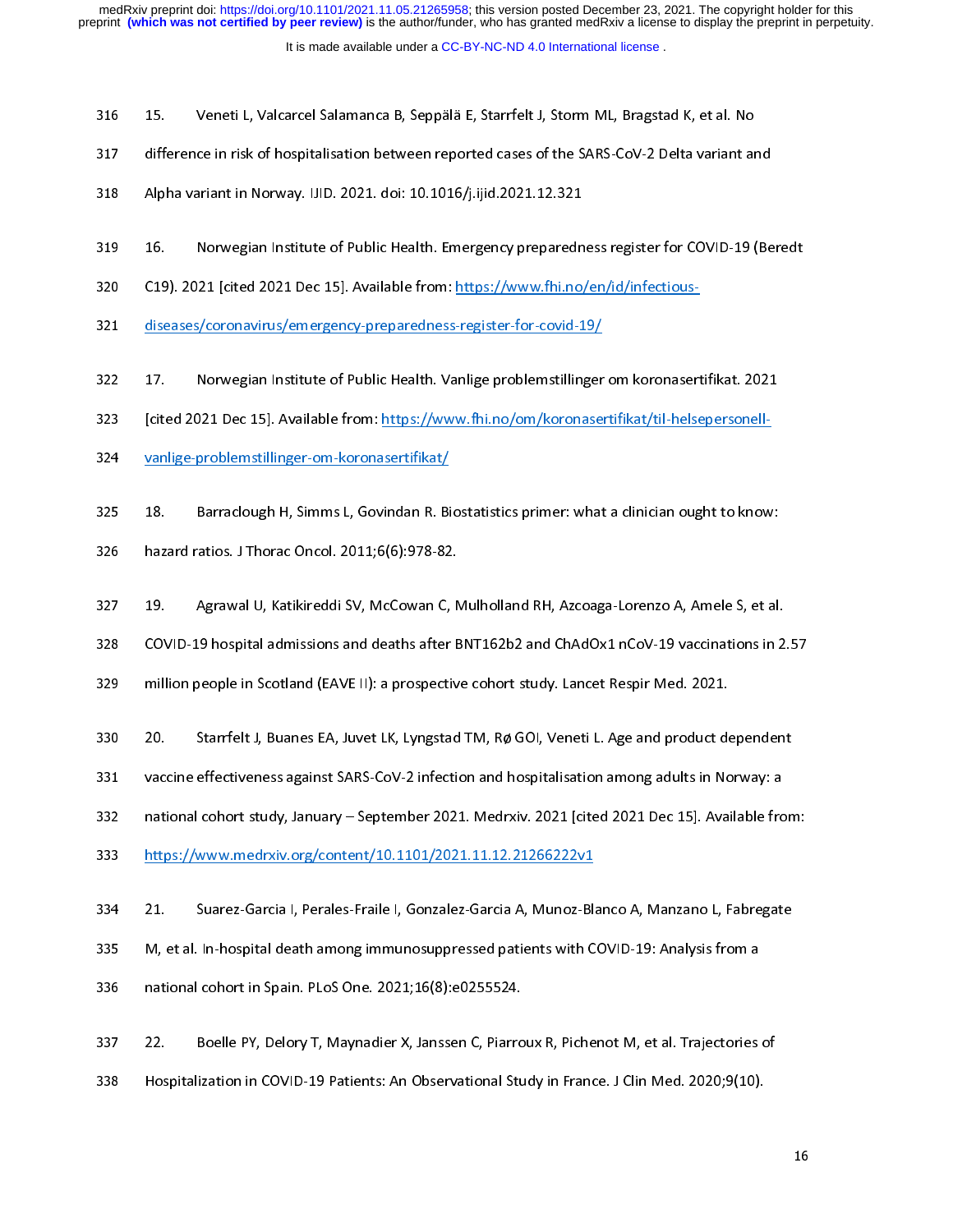23. Petrilli CM, Jones SA, Yang J, Rajagopalan H, O'Donnell L, Chernyak Y, et al. Factors associated<br>340 with hospital admission and critical illness among 5279 people with coronavirus disease 2019 in New<br>341 York City: pr 341 With hospital admission and critical interactions among 5279 people with coronavirus disease 2019 with 201<br>342 24. Sjögren L, Stenberg E, Thuccani M, Martikainen J, Rylander C, Wallenius V, et al. Impact of<br>343 obesity 342 24. Sjögren L, Stenberg E, Thuccani M, Martikainen J, Ry<br>343 obesity on intensive care outcomes in patients with COVID-3<br>344 2021:16(10):e0257891

343 besity on intensive care outcomes in patients with COVID-19 in Sweden-A cohort study. PLoS One<br>344 2021;16(10):e0257891.<br>345 25 Chemaitelly H. Yassine HM. Benslimane FM. Al Khatib HA. Tang P. Hasan MR. et al. mRNA-344 obesity on intensive care outcomes in patients with COVID-11 intensive care, 2021;16(10):e0257891.<br>345 25. Chemaitelly H, Yassine HM, Benslimane FM, Al Khatib HA, Tang P, Hasan MR, et al. mRNA-<br>346 1273 COVID-19 vaccin

345 25. Chemaitelly H, Y<br>346 1273 COVID-19 vaccine<br>347 disease in Oatar Nat Me 25. Chemaitelly H, Yassine HM, Benslimane FM, Al Khatib HA, Tang P, Hasan MR, et al. mRNA-<br>2346 2273 COVID-19 vaccine effectiveness against the B.1.1.7 and B.1.351 variants and severe COVID-19<br>347 disease in Qatar. Nat Med

347 disease in Qatar. Nat Med. 2021;27(9):1614-21.<br>348 26. Tartof SY, Slezak JM, Fischer H, Hong V, Ackerson BK, Ranasinghe ON, et al. Effectiveness of<br>349 mRNA BNT162b2 COVID-19 vaccine un to 6 months in a large integrate

348 26. Tartof SY, Slezak JM, Fischer H, Hong V, A<br>349 mRNA BNT162b2 COVID-19 vaccine up to 6 mon<br>350 retrospective cohort study. Lancet. 2021:398(10 2349 mRNA BNT162b2 COVID-19 vaccine up to 6 months in a large integrated health system in the USA: a<br>350 retrospective cohort study. Lancet. 2021;398(10309):1407-16.<br>351 27 Bar-On YM. Goldberg Y. Mandel M. Bodenheimer O. F

350 metrospective cohort study. Lancet. 2021;398(10309):1407-16.<br>351 27. Bar-On YM, Goldberg Y, Mandel M, Bodenheimer O, Freedman L, Kalkstein N, et al.<br>352 Protection of BNT162b2 Vaccine Booster against Covid-19 in Israel

351 27. Bar-On YM, Goldberg Y, Mandel M, Bodenheimer O, Fr<br>352 Protection of BNT162b2 Vaccine Booster against Covid-19 in Isl

352 Protection of BNT162b2 Vaccine Booster against Covid-19 in Israel. N Engl J Med. 2021.<br>353 28. Effectiveness of a third dose of the BNT162b2 mRNA COVID-19 vaccine for preventi<br>354 outcomes in Israel: an observational s 353 28. Effectiveness of a third dose of the BNT162b2 mRNA COVID-19 vaccine for prevention of a third dose of the BNT162b2 mRNA COVID-19 vaccine for prevention of the BNT162b2 mRNA COVID-19 vaccine for prevention of the BN

354 outcomes in Israel: an observational study. Lancet. 2021. doi: 10.1016/S0140-6736(21)02249-2.<br>355 29. Hall VJ, Foulkes S, Saei A, Andrews N, Oguti B, Charlett A, et al. COVID-19 vaccine coverage in<br>356 health-care work

355 29. Hall VJ, Foulkes S, Saei A, Andrews N, Oguti B, Charlett A, et al. COVID-19 vaccine coveration<br>356 health-care workers in England and effectiveness of BNT162b2 mRNA vaccine against infection<br>357 (SIRFN): a prospect 356 bealth-care workers in England and effectiveness of BNT162b2 mRNA vaccine against infection<br>357 (SIREN): a prospective, multicentre, cohort study. Lancet. 2021;397(10286):1725-35.<br>358 30 Hansen CH Michlmayr D. Gubbels

357 (SIREN): a prospective, multicentre, cohort study. Lancet. 2021;397(10286):1725-35.<br>358 30. Hansen CH, Michlmayr D, Gubbels SM, Molbak K, Ethelberg S. Assessment of protection<br>359 against reinfection with SARS-CoV-2 am 358 30. Hansen CH, Michlmayr D, Gubbels SM, Molbak K, Ethelberg S. Assessment of<br>359 against reinfection with SARS-CoV-2 among 4 million PCR-tested individuals in Denma<br>360 nonulation-level observational study. Lancet. 202

359 against reinfection with SARS-CoV-2 among 4 million PCR-tested individuals in Denmark in 2020:<br>360 population-level observational study. Lancet. 2021;397(10280):1204-12.

360 against reinfection million et cover 2 among 4 million PCR-tested individuals in Demiliark in 2020.<br>360 appulation-level observational study. Lancet. 2021;397(10280):1204-12. 360 population-level observational study. Lancet. 2021;397(10280):1204-12.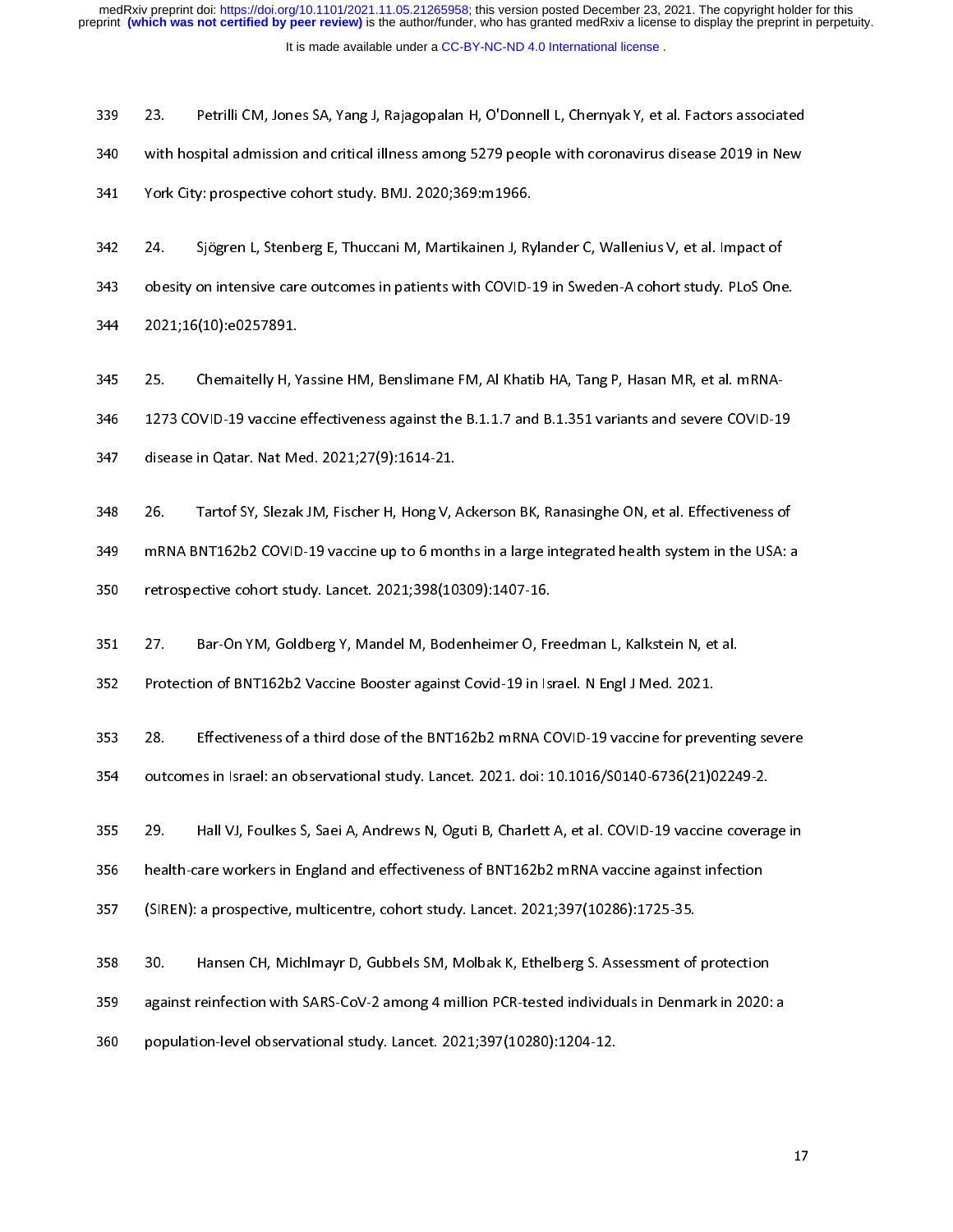It is made available under a [CC-BY-NC-ND 4.0 International license](http://creativecommons.org/licenses/by-nc-nd/4.0/) .

# 361 Tables and figures

- 362 Table 1. Characteristics of SARS-CoV-2 positive patients aged ≥18 years hospitalised with COVID-19 as
- 363 the main cause of hospitalisation, by vaccination status, Norway, 1 February 30 November 2021

|                 |                                         | Vaccination status    |                          |
|-----------------|-----------------------------------------|-----------------------|--------------------------|
| Characteristics |                                         |                       |                          |
|                 |                                         | Unvaccinated (n=2487) | Fully vaccinated (n=716) |
|                 |                                         |                       |                          |
| Sex             | Male                                    | 1472 (59 2%)          | 414 (57.8%)              |
|                 |                                         |                       |                          |
|                 | Female                                  | 1015 (40.8%)          | 302 (42.2%)              |
|                 |                                         |                       | $p = 0.531$              |
|                 |                                         |                       |                          |
| Age group       | 18-29 years                             | 157 (6.3%)            | 6 (0.8%)                 |
|                 |                                         |                       |                          |
|                 | 30-44 years                             | 640 (25.7%)           | 32 (4.5%)                |
|                 |                                         |                       |                          |
|                 | 45-54 years                             | 645 (25.9%)           | 49 (6.8%)                |
|                 |                                         |                       |                          |
|                 | 55-64 years                             | 510 (20.5%)           | 93 (13.0%)               |
|                 |                                         |                       |                          |
|                 | 65-79 years                             | 453 (18.2%)           | 260 (36.3%)              |
|                 |                                         |                       |                          |
|                 | $\geq$ 80 years                         | 82 (3.3%)             | 276 (38.5%)              |
|                 |                                         |                       | p < 0.001                |
|                 |                                         |                       |                          |
| Median age      | In years (IQR)                          | $51(41 - 62)$         | 76 (64-83)               |
|                 |                                         |                       |                          |
|                 |                                         |                       | p < 0.001                |
|                 |                                         |                       |                          |
| Born in Norway  | Yes, with at least one parent born in   | 1037 (41 7%)          | 546 (76.3%)              |
|                 | Norway                                  |                       |                          |
|                 |                                         |                       |                          |
|                 | Yes, two parents born outside of Norway | 62 (2.5%)             | 4 (0.6%)                 |
|                 |                                         |                       |                          |
|                 | ${\sf No}$                              | 1311 (52.7%)          | 113 (15.8%)              |
|                 |                                         |                       |                          |
|                 | Unknown                                 | 77 (3.1%)             | 53 (7.4%)                |
|                 |                                         |                       |                          |
|                 |                                         |                       |                          |
|                 |                                         |                       |                          |
|                 |                                         |                       |                          |
|                 |                                         |                       |                          |
|                 |                                         |                       |                          |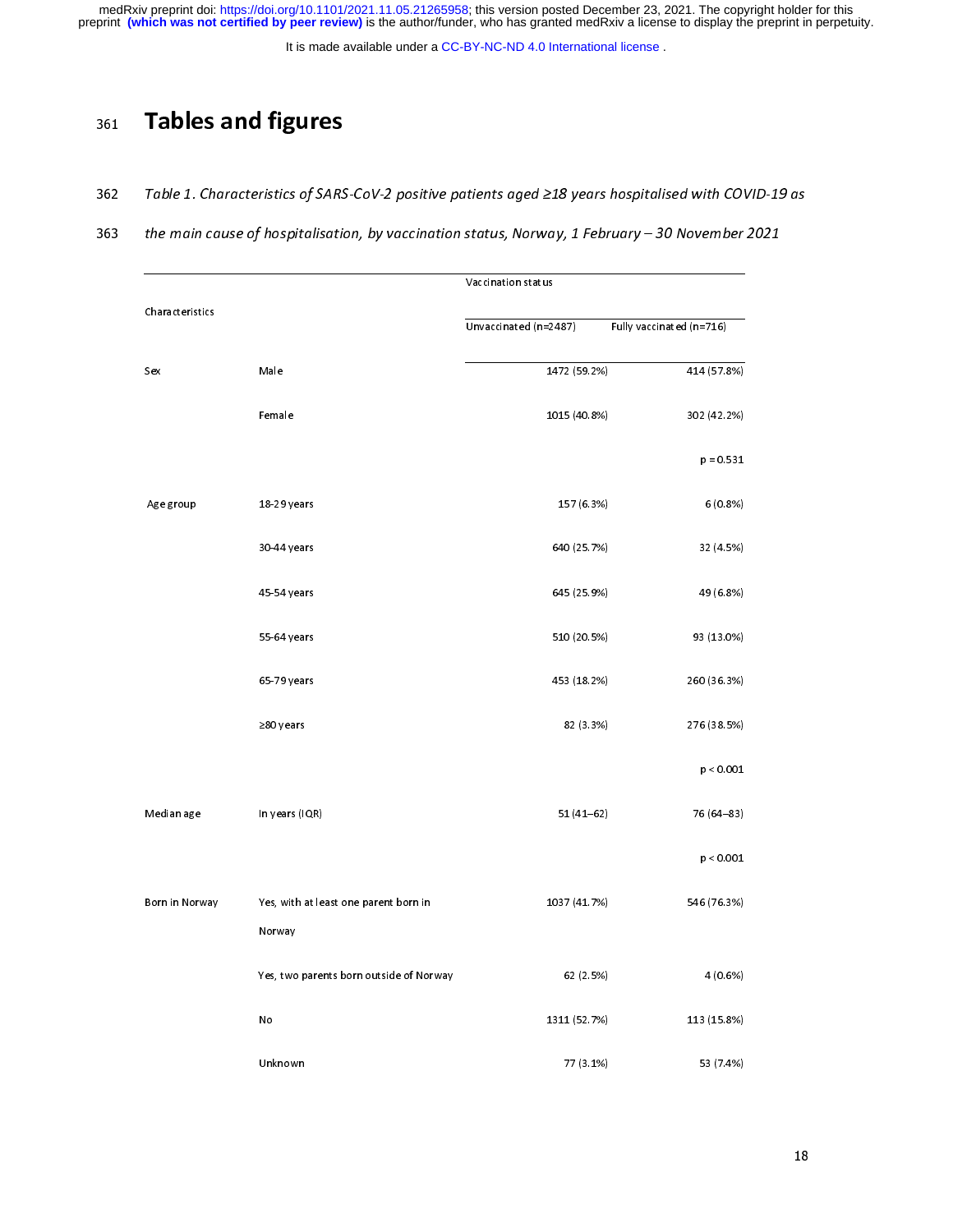It is made available under a [CC-BY-NC-ND 4.0 International license](http://creativecommons.org/licenses/by-nc-nd/4.0/) .

|                                |                                          |              | p < 0.001   |
|--------------------------------|------------------------------------------|--------------|-------------|
| Underlying risk factors Asthma |                                          | 272 (10.9%)  | 74 (10.3%)  |
|                                | Cancer <sup>a</sup>                      | 63 (2.5%)    | 93 (13.0%)  |
|                                | Chronic lung disease, excluding asthma   | 134 (5.4%)   | 143 (20.0%) |
|                                | Chronic neurological or neuromuscular    | 88 (3.5%)    | 60 (8.4%)   |
|                                | disease                                  |              |             |
|                                | Diabetes (type 1 and 2)                  | 352 (14.2%)  | 166 (23.2%) |
|                                | Heart disease, including hypert ension   | 659 (26.5%)  | 433 (60.5%) |
|                                | Immunosuppression, including HIV and     | 63 (2.5%)    | 96 (13.4%)  |
|                                | immuno suppressive treatment b           |              |             |
|                                | Kidney disease, including kidney failure | 73 (2.9%)    | 126 (17.6%) |
|                                | Liver disease, including liver failure   | 24 (1.0%)    | 13 (1.8%)   |
|                                | BMI $\geq 30$ $^{\circ}$                 | 585 (23.5%)  | 104 (14.5%) |
|                                | Pregnant                                 | 66 (2.7%)    | 1(0.1%)     |
|                                | Current smoker                           | 104 (4.2%)   | 25 (3.5%)   |
|                                |                                          |              | p < 0.001   |
| Virus variant                  | Alpha                                    | 1038 (41.7%) | 12 (1.7%)   |
|                                | Beta                                     | 22 (0.9%)    | $1(0.1\%)$  |
|                                | Delta                                    | 375 (15.1%)  | 341 (47.6%) |
|                                | Non-VOC                                  | 70 (2.8%)    | 3(0.4%)     |
|                                | Uncategorised <sup>d</sup>               | 58 (2.3%)    | 2(0.3%)     |
|                                | Unknown                                  | 924 (37.2%)  | 357 (49.9%) |
|                                |                                          |              | p < 0.001   |
|                                |                                          |              |             |
|                                |                                          |              |             |
|                                |                                          |              |             |

p < 0.001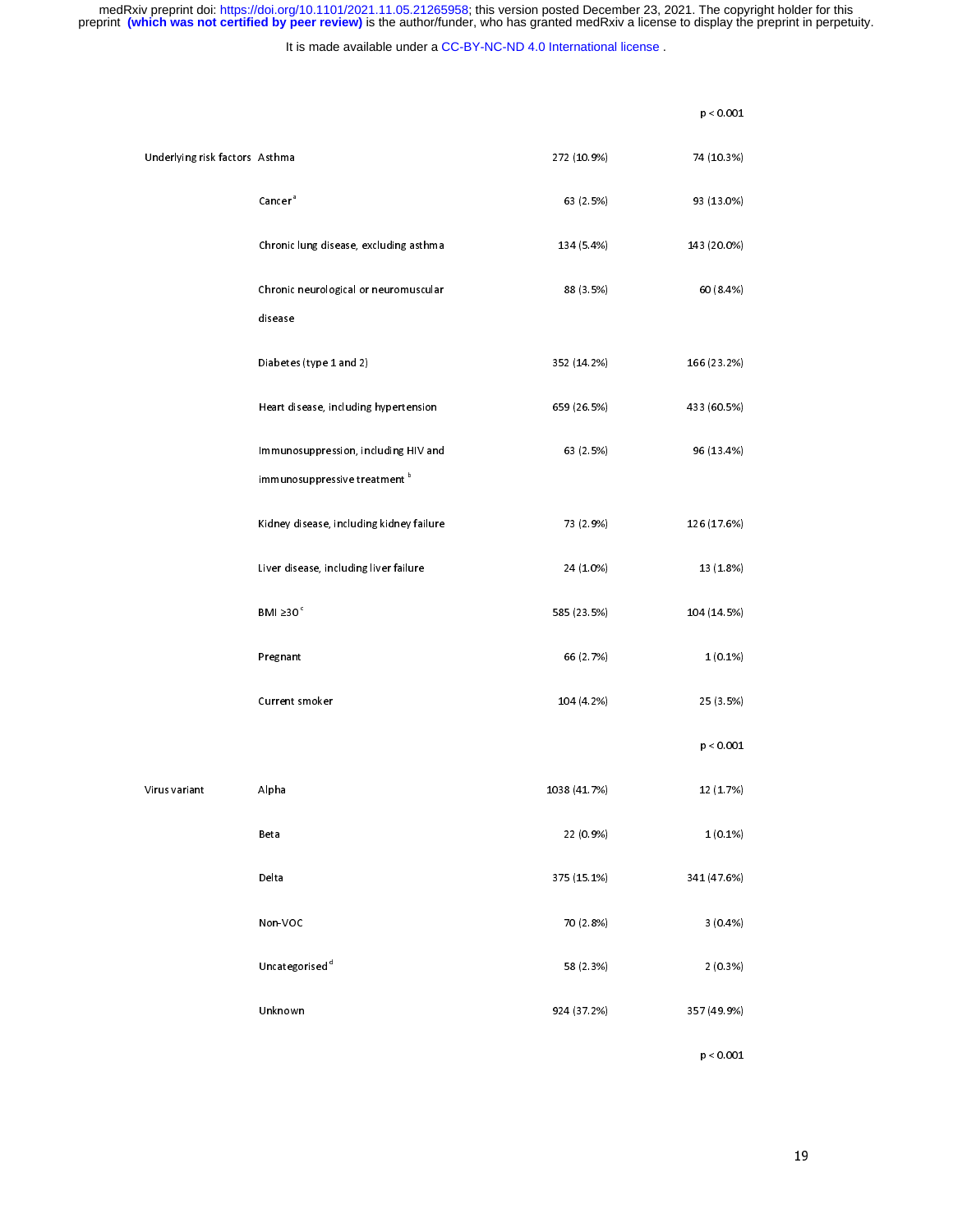### It is made available under a [CC-BY-NC-ND 4.0 International license](http://creativecommons.org/licenses/by-nc-nd/4.0/) .

| Month of admission                          | February                     | 197 (7.9%)   | $0(0.0\%)$  |
|---------------------------------------------|------------------------------|--------------|-------------|
|                                             | March                        | 733 (29.5%)  | 6(0.8%)     |
|                                             | April                        | 560 (22.5%)  | 9(1.3%)     |
|                                             | May                          | 201 (8.1%)   | $3(0.4\%)$  |
|                                             | June                         | 97 (3.9%)    | 4 (0.6%)    |
|                                             | July                         | 48 (1.9%)    | 11 (1.5%)   |
|                                             | August                       | 113 (4 5%)   | 44 (6.1%)   |
|                                             | September                    | 161 (6.5%)   | 105 (14.6%) |
|                                             | October                      | 121 (4.9%)   | 167 (23.3%) |
|                                             | November                     | 256 (10.3%)  | 367 (51.3%) |
|                                             |                              |              | p < 0.001   |
| Regional health                             | South-East                   | 146 (5.9%)   | 86 (12.0%)  |
| authority                                   | $\sf West$                   | 142 (5.7%)   | 90 (12.6%)  |
|                                             | Mid                          | 1919 (77.2%) | 457 (63.8%) |
|                                             | North                        | 280 (11.3%)  | 83 (11.6%)  |
|                                             |                              |              | p < 0.001   |
| Admission to ICU                            | No                           | 2007 (80.7%) | 613 (85.6%) |
|                                             | Yes                          | 480 (19.3%)  | 103 (14.4%) |
|                                             |                              |              | $p = 0.003$ |
| $\mathsf{D}\, \mathsf{eath}^{\,\mathsf{e}}$ | Died in ICU                  | 67 (2.7%)    | 30 (4.4%)   |
|                                             | Died in hospital, not in ICU | 35 (1.4%)    | 56 (8.2%)   |
|                                             | Alive at discharge           | 2346 (95.8%) | 594 (87.4%) |
|                                             |                              |              | p < 0.001   |
|                                             |                              |              |             |
|                                             |                              |              |             |
|                                             |                              |              |             |

p < 0.001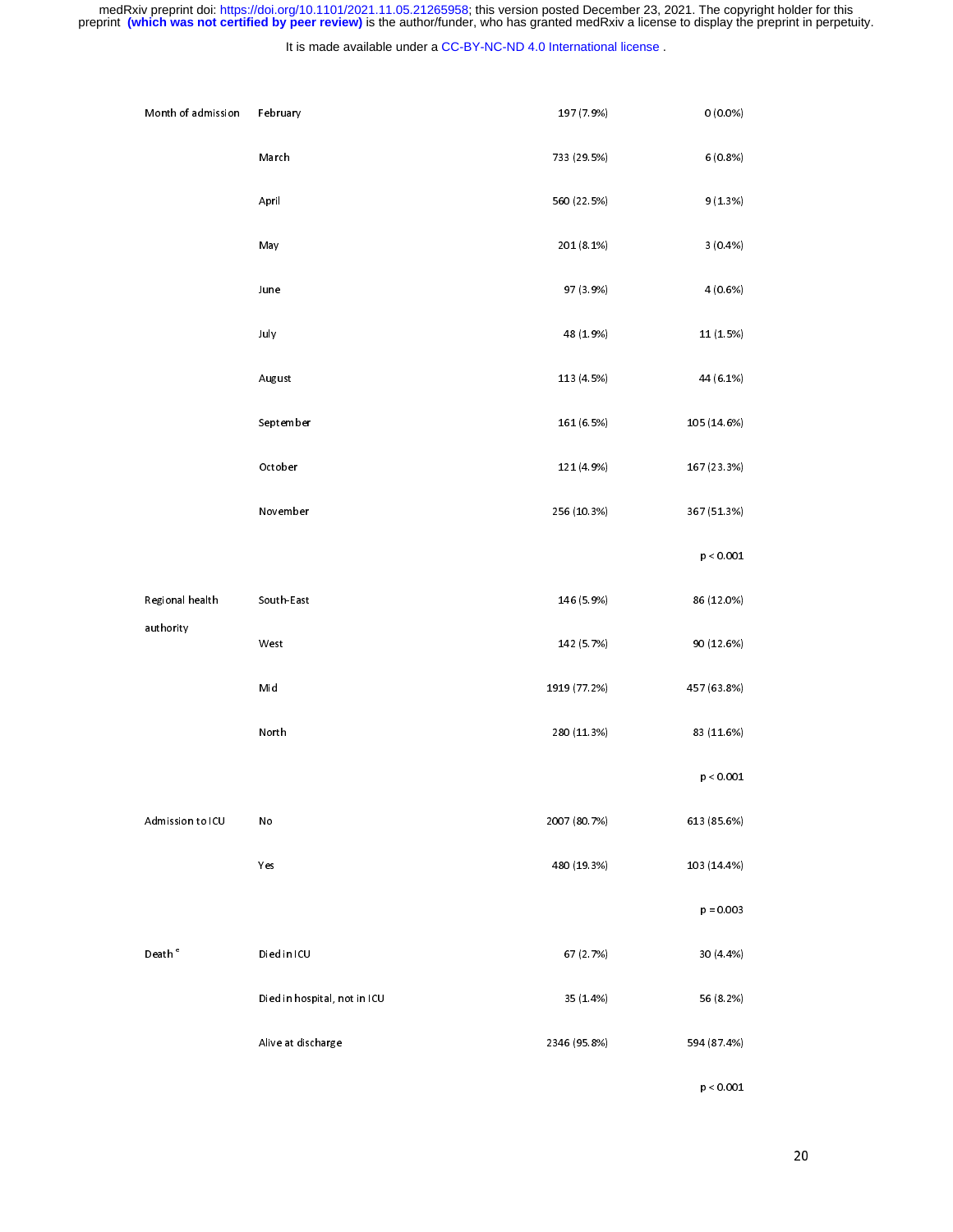### It is made available under a [CC-BY-NC-ND 4.0 International license](http://creativecommons.org/licenses/by-nc-nd/4.0/) .

| In ICU<br>Number of patients |                                                                                                                                    | 18 (0.7%)    | 15 (2.1%)   |
|------------------------------|------------------------------------------------------------------------------------------------------------------------------------|--------------|-------------|
| still in hospital at end     |                                                                                                                                    |              |             |
| of follow-up (13             | In hospital, not in ICU                                                                                                            | 21 (0.8%)    | 21 (2.9%)   |
| December 2021)               | Discharged from hospital                                                                                                           | 2448 (98.4%) | 680 (95.0%) |
|                              |                                                                                                                                    |              | p < 0.001   |
|                              | IQR: interquartile range; VOC: Variant of concern; ICU: Intensive care unit; BMI: Body mass index. P values compared to unvacci    |              |             |
|                              | calculated using chi-squared tests or Wilcoxon rank sum tests as appropriate. P values for underlying risk factors based on propo  |              |             |
|                              | having any one of the listed risk factors. Equivalent descriptive data per age subgroup are available in supplementary materials B |              |             |

| 364. | IQR: interquartile range; VOC: Variant of concern; ICU: Intensive care unit; BMI: Body mass index. P values compared to unvaccinated |  |  |  |
|------|--------------------------------------------------------------------------------------------------------------------------------------|--|--|--|
|------|--------------------------------------------------------------------------------------------------------------------------------------|--|--|--|

- d<br>a<br>a p 1999<br>Theory (Separation of concern; ICU: Intensive care unit; BMI: Body mass index. P values compared to unvact<br>ared tests or Wilcoxon rank sum tests as appropriate. P values for underlying risk factors based on prop<br>ted
- 
- 
- <sup>2</sup> Perers to cancer patients undergoing treatment or with regular controls (>1 per year).<br>
368 <sup>b</sup> includes ongoing use of steroids in doses equivalent to at least 5mg Prednisolone daily<br>
369 <sup>c</sup> in our dataset, 1,270 pat
- 365 calculated using chi-squared tests or Wilcoxon rank sum tests as appropriate. P values for underlying risk factors based on proportion<br>366 having any one of the listed risk factors. Equivalent descriptive data per age
- 366 having any one of the listed risk factors. Equivalent descriptive data per age subgroup are available in supplementary materials B.<br>367 <sup>a</sup> Refers to cancer patients undergoing treatment or with regular controls (>1 pe any of the listed risk factors. The listed risk factors is the listed risk factors. The listed risk factors of the listed risk factors. The listed risk factors of the listed risk factors. The listed risk factors of the lis Includes ongoing use of steroids in doses equivalent to at least 5mg Prednisolone daily.<br>
369 <sup>c</sup> in our dataset, 1,270 patients (40%) had unknown information on height and weight, an<br>
370 were unvaccinated (39% of all unv
- 
- In our dataset, 1,270 patients (40%) had unknown information on height and weight, and thus unknown data on BMI. Of these 1,270, 962<br>Were unvaccinated (39% of all unvaccinated) and 308 fully vaccinated (43%). In our models 2320 were uncarrelated (39% of all university of all university) and states in our study changed in the all university of Cases for which VOC and non-VOC could not clearly be distinguished based on the available informatio <sup>21</sup> Cases for which VOC and non-VOC could r<br>373 cases of the Omicron VOC, which was not c<br>374 excludes patients still in hospital at end of d 372 Cases for which VOC and non-VOC could not clearly be distinguished based on the available information. This does not potentially include<br>cases of the Omicron VOC, which was not detected in any patients in our study c
- 
- <sup>e</sup> Excludes patients still in hospital at end of follow-up.<br>374 <sup>e</sup> Excludes patients still in hospital at end of follow-up.  $\texttt{S74}$   $\blacksquare$  Excludes patients still in hospital at end of follow-up.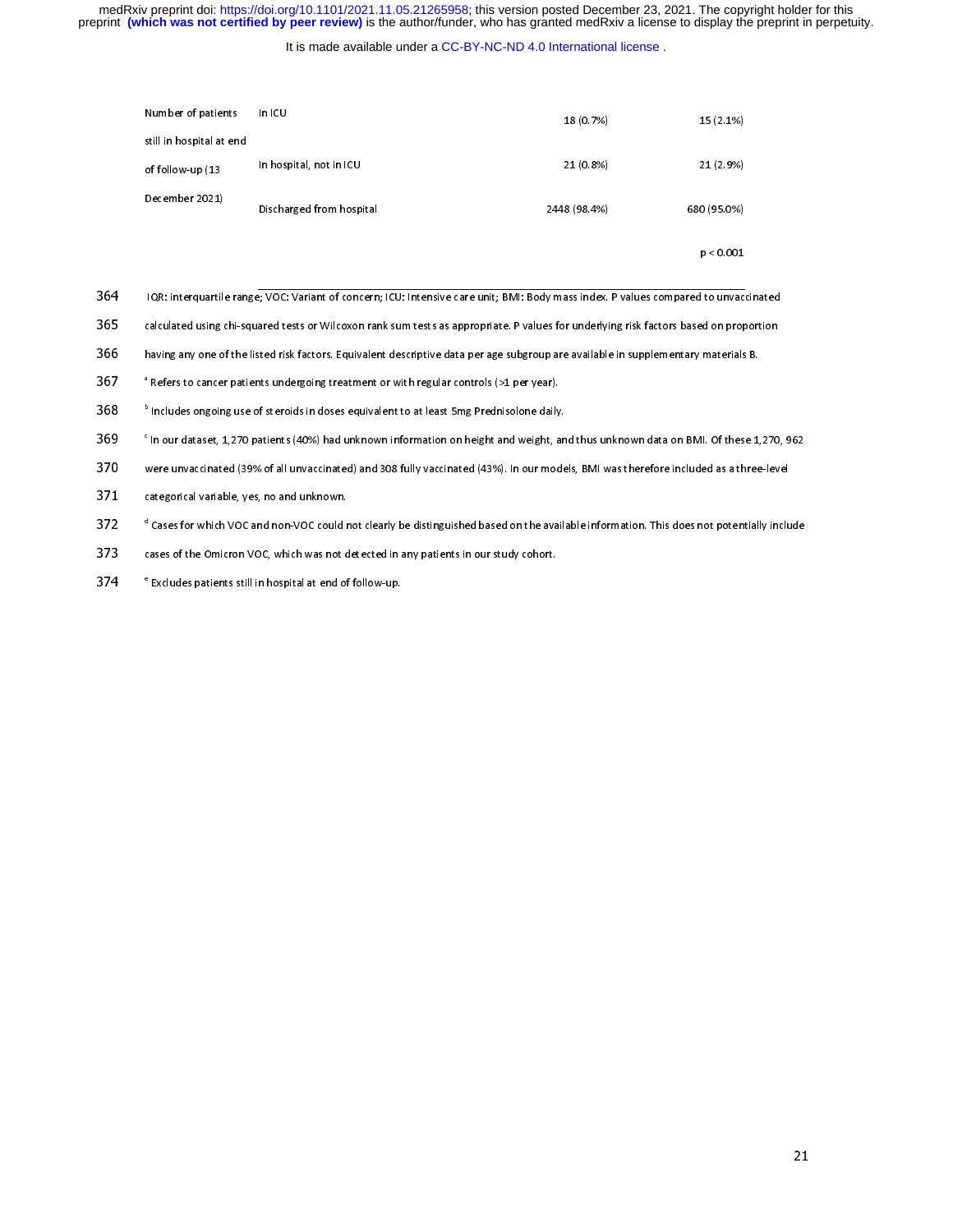It is made available under a CC-BY-NC-ND 4.0 International license.

- 375 Figure 1. Adjusted hazard ratios for discharge from hospital with and without stay in intensive care,
- 376 intensive care admission, discharge from intensive care, and in-hospital death from a Cox
- 377 proportional hazards model, SARS-CoV-2 positive patients aged ≥18 years hospitalised with COVID-19
- 378 as the main cause of hospitalisation, by age, Norway, 1 February 30 November 2021

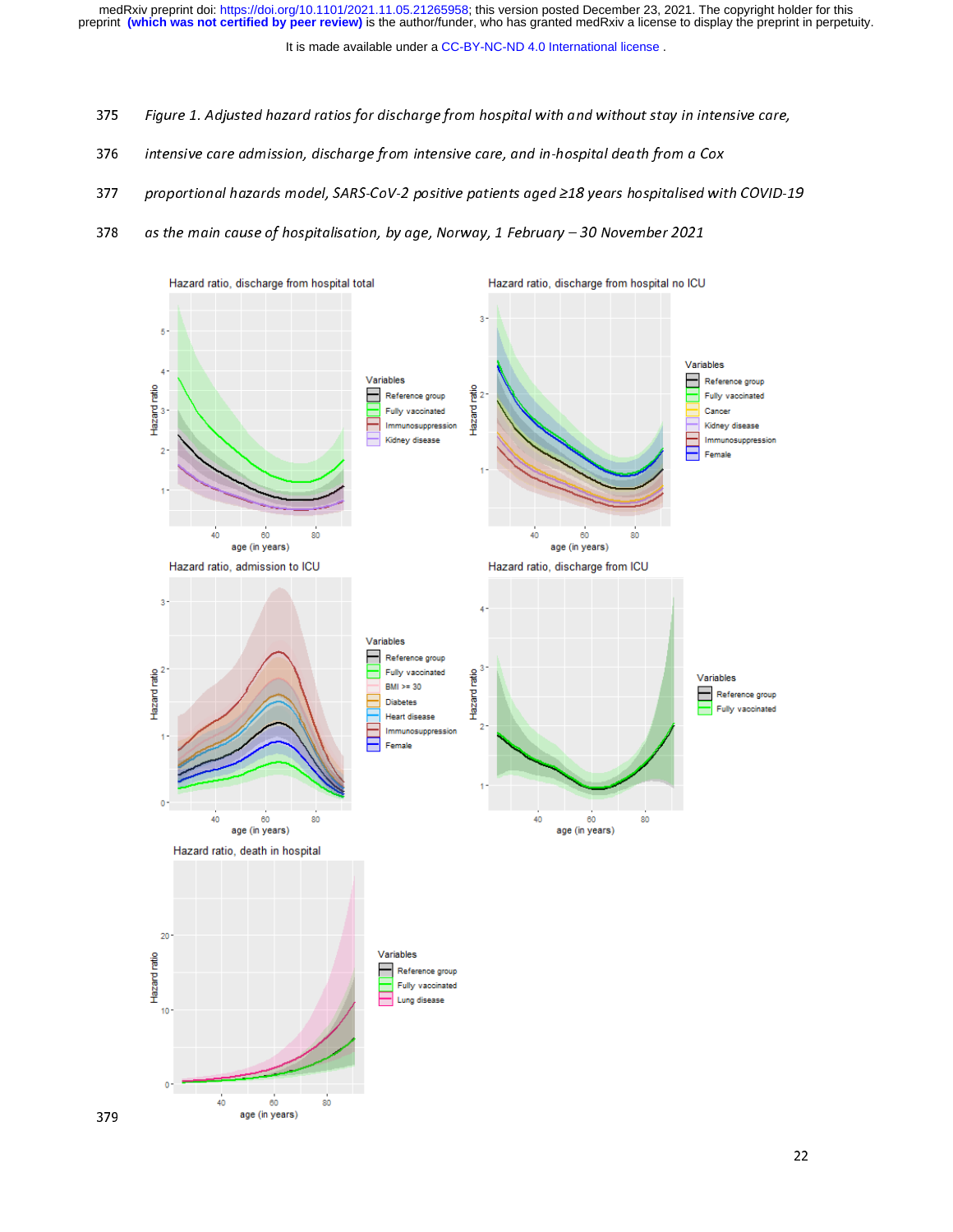It is made available under a [CC-BY-NC-ND 4.0 International license](http://creativecommons.org/licenses/by-nc-nd/4.0/) .

- 
- 381 dataset) without underlying risk factors and unvaccinated. Hazard ratios were calculated using a Cox proportional hazards m<br>382 variables shown in each panel are those significantly associated with each outcome in mult
- and the shown in each panel are those significantly associated with each outcome in multivariable models, which were not stratified<br>383 (see supplementary materials C). Akaike Information Criterion was used for determining
- 383 (see supplementary materials C). Akaike Information Criterion was used for determining whether age was included linearly or with a splin<br>383 (see supplementary materials C). Akaike Information Criterion was used for de 383 (see supplementary materials C). Akaike Information Criterion was used for determining whether age was included linearly or with a spline.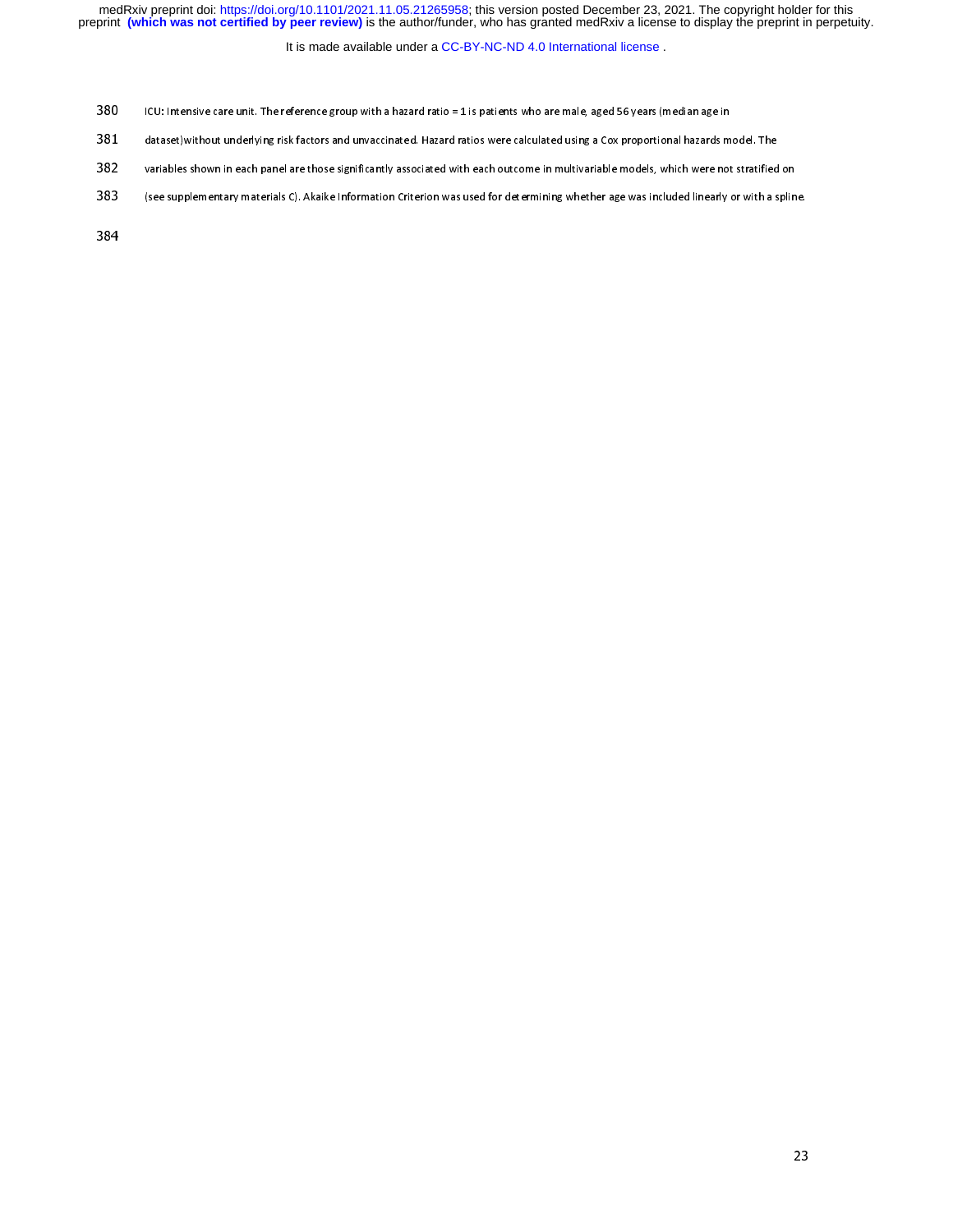385 Table 2. Number of patients, median number of days from admission to discharge from hospital or ICU, admissions to ICU and deaths in hospital, SARS-CoV-2

386 positive patients aged ≥18 years hospitalised with COVID-19 as the main cause of hospitalisation, by vaccination status and age group, Norway, 1 February –

387 30 November 2021

|                  |           | Median number of days from  | Median number of days from             |                                | Median number of days from      |                                  |
|------------------|-----------|-----------------------------|----------------------------------------|--------------------------------|---------------------------------|----------------------------------|
| Age group        | Number of | admission to discharge from | admission to discharge, patients       | Number of patients admitted to | admission to discharge from ICU |                                  |
|                  | patients  | hospital (IQR)              | not admitted to ICU (IQR) <sup>a</sup> | ICU (%)                        | $(IQR)^{a, b}$                  | Number of deaths in hospital (%) |
| Unvaccinated     |           |                             |                                        |                                |                                 |                                  |
| $18-64$ years    | 1952      | $48(25-87)$                 | $3.9(2.0 - 6.5)$                       | 343 (18%)                      |                                 | 38 (2.0%)                        |
| $65-79$ years    | 453       | $7.1(3.8-14.2)$             | $5.0(3.0 - 8.7)$                       | 131 (29%)                      |                                 | 47 (11%)                         |
| $\geq 80$ years  | 82        | $5.6(2.9 - 8.0)$            | $5.4(2.9 - 7.1)$                       | 6(7.3%)                        |                                 | 17 (21%)                         |
| $\geq$ 18 years  | 2487      | $5.0(2.7-9.6)$              | $4.0(2.1 - 6.8)$                       | 480 (19%)                      | $9.9(5.3 - 18.0)$               | 102 (4.2%)                       |
| Fully vaccinated |           |                             |                                        |                                |                                 |                                  |
| $18-64$ years    | 180       | $41(2.0-10.6)$              | $3.4(1.6-6.5)$                         | 35 (19%)                       |                                 | 9(5.4%)                          |
| $65-79$ years    | 260       | $7.0(3.3-12.4)$             | $5.9(2.8-9.2)$                         | 50 (19%)                       |                                 | 33 (14%)                         |
| $\geq 80$ years  | 276       | $47(22-91)$                 | $4.1(2.1 - 8.1)$                       | 18 (6.5%)                      |                                 | 61 (16%)                         |
| $\geq$ 18 years  | 716       | $5.2(2.6-10.5)$             | $4.2(2.1 - 8.1)$                       | 103 (14%)                      | $9.9(4.1 - 17.7)$               | 86 (13%)                         |

388

ICU: Intensive care unit; IQR: Interquartile range. 389

 $390$   $\,$   $^{\circ}$  Estimates from univariable Cox regression, see supplementary materials B.

 $391$  b Median number of days from admission to discharge from ICU not presented for age subgroups due to the small number of fully vaccinated patients admitted to ICU in each age subgroup (≤50).

 $\sf 392$  Proportions calculated excluding those still admitted at the end of the study period. 18–64 years: 25 unvaccinated, 12 fully vaccinated; 65–79 years: 13 unvaccinated, 17 fully vaccinated; ≥80 years: 1 unvaccinate

393 fully vaccinated.

. [CC-BY-NC-ND 4.0 International license](http://creativecommons.org/licenses/by-nc-nd/4.0/) It is made available under a

It is made available under a CC-BY-NC-ND 4.0 International license